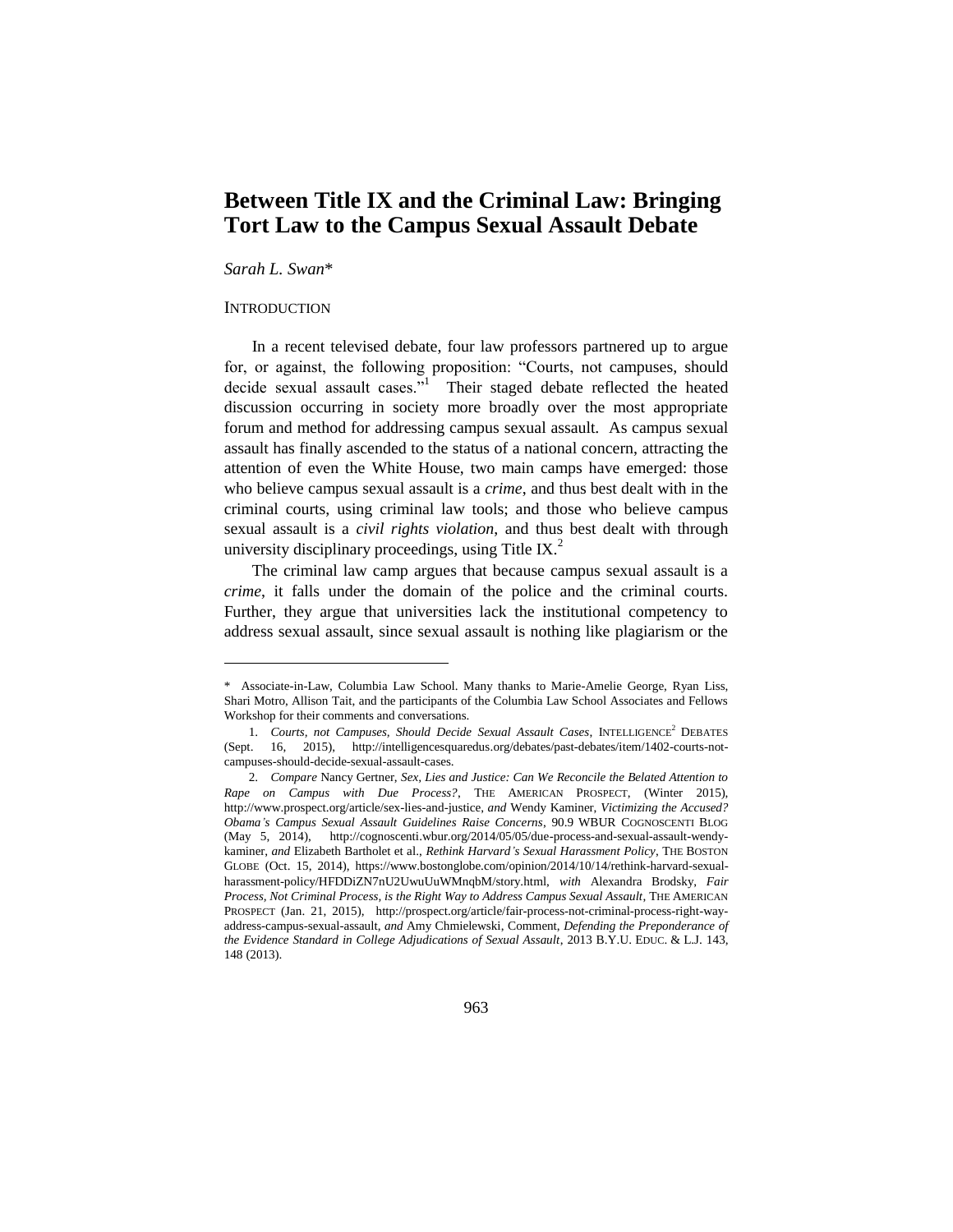other kinds of wrongs which universities normally deal with under honor codes and disciplinary procedures.<sup>3</sup> They warn of many anecdotal instances of what appear to be universities egregiously mishandling claims.<sup>4</sup> In their view, universities generally function like kangaroo courts trampling the rights of students accused of sexual misconduct.<sup>5</sup>

The Title IX camp, on the other hand, argues that because campus sexual assault is a *civil rights violation*, it falls under the domain of the university.<sup>6</sup> They point out that just as Title VII of the Civil Rights Act of 1964 guaranteed a right to equal opportunity in employment, "Title IX guarantees broad rights to an equal education. $\frac{1}{2}$  As part of its equal education guarantee, Title IX prohibits sex discrimination and other forms of gender or sexually-based violence, and obligates universities receiving federal funds to maintain a non-discriminatory environment.<sup>8</sup> Title IX advocates therefore argue that this civil rights system has little to do with the criminal law, and that the disciplinary systems within universities are best able to offer an adjudicative system that promotes these goals. $9$  They resist the attempted "criminalization" of Title IX, and argue that the criminal law offers neither an appropriate forum, nor the appropriate tools, with which to address campus sexual assault.<sup>10</sup>

This Symposium essay argues that there is an important piece missing from the polarized criminal law versus Title IX conversation. The narrow framing of Title IX versus the criminal law ignores a third possible

<sup>3.</sup> *See, e.g.*, The Times Editorial Board, *Can Colleges Handle Sexual Assault Cases Fairly?*, LOS ANGELES TIMES (July 17, 2015), http://www.latimes.com/opinion/editorials/la-ed-sexualassault-uc-san-diego-case-20150717-story.html.

<sup>4.</sup> A disciplinary proceeding at Occidental College has been particularly criticized. *See* Peter Jacobs, *How 'Consensual' Sex Got a Freshman Kicked Out of College And Started a Huge Debate*, BUSINESS INSIDER (Sept. 15, 2014, 1:45 PM), http://www.businessinsider.com/occidental-sexualassault-2014-9.

<sup>5.</sup> *See, e.g.*, Greg Piper, *California Ruling Could End Kangaroo-Court Investigations of Campus Rape, Law Professor Says*, THE COLLEGE FIX (Oct. 12, 2015), www.thecollegefix.com/post/24610/.

<sup>6.</sup> *See, e.g.*, Nancy Chi Cantalupo, *For the Title IX Civil Rights Movement: Congratulations and Cautions*, 125 YALE L. J. FORUM 281, 285–86 (2016).

<sup>7.</sup> *Id.* at 282. *See also* Chmielewski, *supra* note 2, at 153–54 ("Title IX is not the only legal context in which rape and sexual assault have been understood as civil rights violations . . . . Most notably, the Violence Against Women Act of 1994 ("VAWA") took this approach in creating a civil rights cause of action for 'crimes of violence motivated by gender.'").

<sup>8.</sup> Title IX declares that "No person in the United States shall, on the basis of sex, be excluded from participation in, be denied the benefits of, or be subjected to discrimination under any education program or activity receiving Federal financial assistance." 20 U.S.C. §§ 1681–1688 (2012).

<sup>9.</sup> Cantalupo, *supra* note 6, at 284.

<sup>10.</sup> *Id*. at 284–85.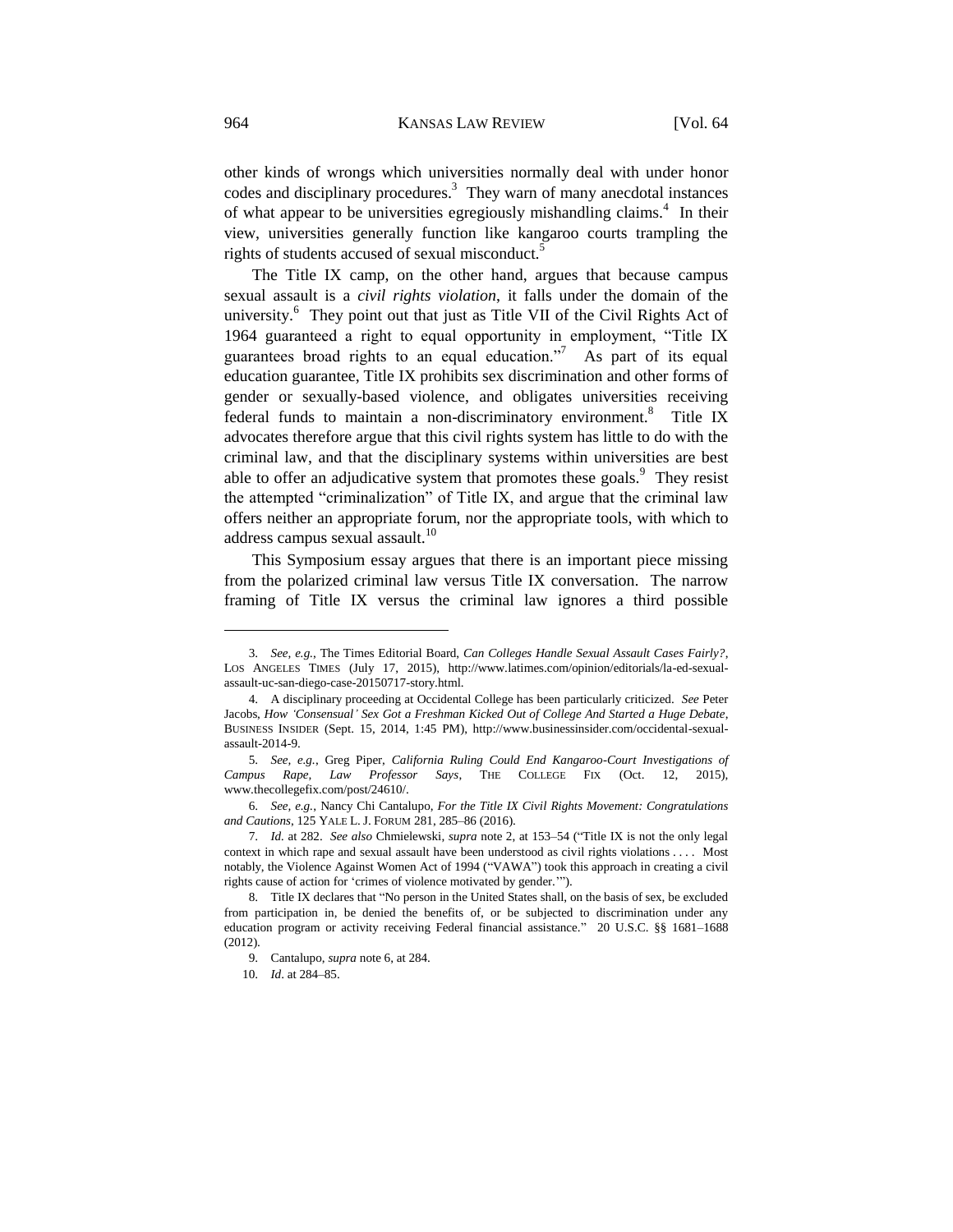characterization of campus sexual assault: it is also a *tort*. 11 In addition to being a crime, and a civil rights violation, campus sexual assault is also a private, tortious wrong, and thus potentially subject to adjudication in civil court, using the usual rules of civil procedure. Moreover, tort law offers more than just a third mode of adjudication potentially available to those who experience campus sexual assault; acknowledging that campus sexual assault is a tort, capable of redress in the private law system, also offers important conceptual insights for the campus sexual assault debate. Specifically, the reconceptualization of campus sexual assault as a tort can help resolve three contested issues where the Title IX approach and the criminal law approach dramatically clash.

Part I of this Symposium piece explores why tort law has been left out of the campus sexual assault debate. Much of the explanation lies in history. For hundreds of years, legal redress for sexual assault has shifted back and forth, oscillating between rape as a public, criminal wrong, and rape as a private, civil wrong. Different eras have had different emphases. However, for the last century, sexual assault has been understood as predominantly criminal. In fact, this framing has become so powerful that it is often difficult to think of sexual assault as anything *other* than a crime. Part I attempts to break this conceptual stranglehold by recounting how tort law is also an important, though often ignored, means of redressing sexual assault. As an additional non-criminal framing for the wrong of sexual assault, tort law thus supports the Title IX position that other non-criminal characterizations of and approaches to campus sexual assault can also be valid.

Part II argues that incorporating tort law into the campus sexual assault conversation generates important insights that can assist in resolving three contentious issues in the campus sexual assault debate.<sup>12</sup> The first issue concerns the extent to which law enforcement should have a hegemony on sexual violence adjudication.<sup>13</sup> Tort law suggests that the current wave of legislation proposing that schools must "refer all reports of sexual violence  $\dots$  to law enforcement" is misguided,<sup>14</sup> and reminds us of the importance of having complainant-driven processes in the sexual assault

<sup>11.</sup> Some commentators have noted connections between tort and campus sexual assault, but do not offer a sustained analysis of this point. *See, e.g.*, Chmielewski, *supra* note 2, at 150; Sherry F. Colb, *"Yes Means Yes" and Preponderance of the Evidence*, DORF ON LAW BLOG (Oct. 29, 2014, 8:30 AM), www.dorfonlaw.org/2014/10/yes-means-yes-and-preponderance-of.html.

<sup>12.</sup> *See* Cantalupo, *supra* note 6, at 285.

<sup>13.</sup> *Id.* 

<sup>14.</sup> *Id.*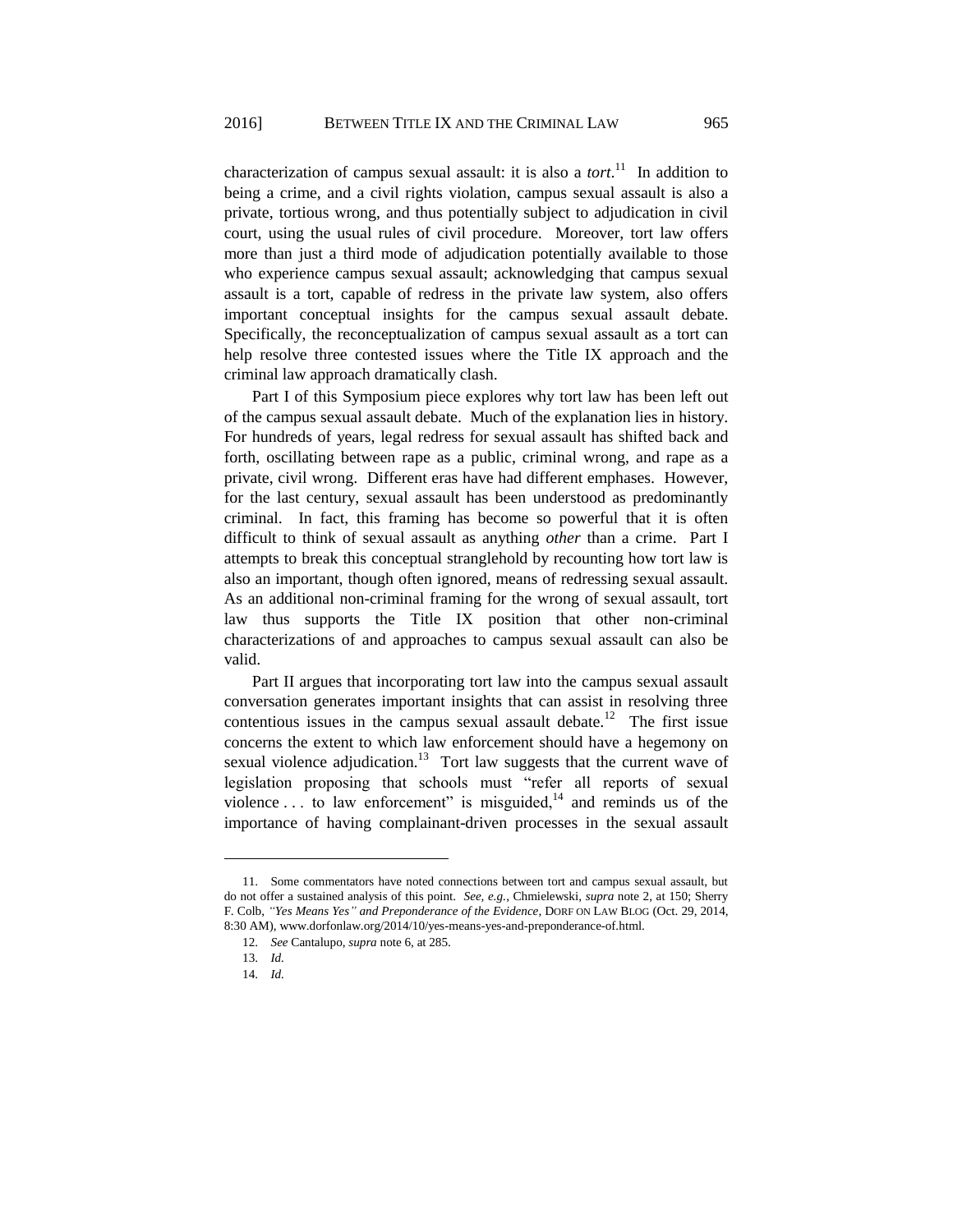context. Second, tort law may set the appropriate scope of procedural protections for campus sexual assault adjudications. Although criminal law advocates have made a "concerted effort to import criminal due process requirements into campus disciplinary and grievance proceedings,"<sup>15</sup> civil due process requirements are arguably a better touchstone, since the consequences of being held responsible for campus sexual assault in a Title IX proceeding are very similar to the consequences of a civil finding of liability for sexual assault, and very unlike the consequences of a criminal conviction. Third, through an analysis of the consent element in tort claims for sexual assault, the newly instituted standard of affirmative consent becomes more defensible. Ultimately, bringing tort law into the campus sexual assault debate opens up the vast and fertile ground between the two poles of criminal and Title IX, thereby helping to resolve existing points of contention and to clear the path towards better institutional design and a more effective solution to this social problem.

#### II. THE EXCLUSION OF TORT LAW

The debate between the criminal law approach and the Title IX approach often plays out in the media. Voices calling for the criminal law approach to campus sexual assault are heard in op-ed articles like *Why Colleges Should Report Sex Crimes, Pronto, to Police and Prosecutors*; 16 *Colleges are Not Equipped to Investigate Sexual Assault*; <sup>17</sup> *Law Enforcement Must Take the Lead in Campus Sexual Assault Cases*, <sup>18</sup> and Time to Call the Cops: Title IX has Failed Campus Sexual Assault.<sup>19</sup> Title IX advocates, on the other hand, try to persuade the public that colleges can effectively and justly adjudicate these claims, through articles like *The Promise of Title IX: Sexual Violence and the Law*; <sup>20</sup> *No, We Can't Just* 

<sup>15.</sup> *Id.*

<sup>16.</sup> Editorial Board, *Why Colleges Should Report Sex Crimes, Pronto, to Police and Prosecutors*, CHI. TRIB. (Aug. 28, 2015, 11:49 AM), http://www.chicagotribune.com/news/opinion/editorials/ct-sex-assault-campus-crime-reporting-rapepolice-edit-0830-jm-20150828-story.html.

<sup>17.</sup> Dante Ramos, *Colleges Are Not Equipped to Investigate Campus Sex Assaults*, BOS. GLOBE (June 3, 2015), https://www.bostonglobe.com/opinion/2015/06/02/are-colleges-equippedinvestigate-campus-sexual-assault/mFFOlNP8LIr7EQ1dYQt2AN/story.html.

<sup>18.</sup> Samantha Harris, *Law Enforcement Must Take the Lead in Campus Sexual Assault Cases*, N.Y. TIMES (Aug. 13, 2014, 12:32 PM), http://www.nytimes.com/roomfordebate/2014/08/12/doingenough-to-prevent-rape-on-campus/law-enforcement-must-take-the-lead-in-campus-sexual-assaultcases.

<sup>19.</sup> Robert Shibley, *Time to Call the Cops: Title IX Has Failed Campus Sexual Assault*, TIME (Dec. 1, 2014), http://time.com/3612667/campus-sexual-assault-uva-rape-title-ix/.

<sup>20.</sup> Alexandra Brodsky & Elizabeth Deutsch, *The Promise of Title IX: Sexual Violence and the*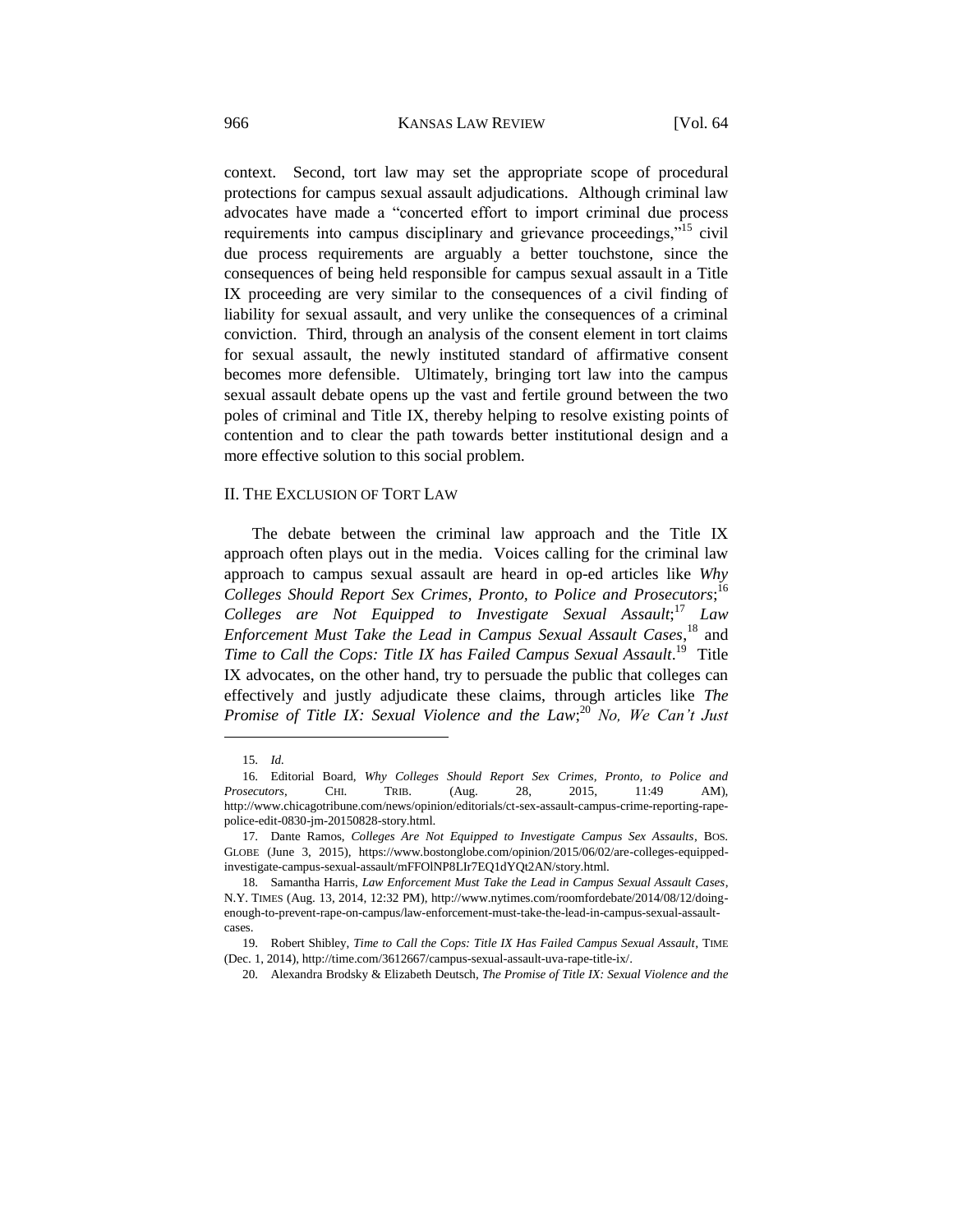*Leave College Sexual Assault to the Police*; <sup>21</sup> and *Campuses are the Best Place for Accountability*. 22

Both sides argue that the other lacks the institutional competency to adequately address campus sexual assault. Criminal law advocates point to numerous examples of apparently botched Title IX investigations, and emphasize a perceived lack of expertise on the part of the college community members involved with sexual assault adjudication.<sup>23</sup> For their part, Title IX advocates also use institutional competency arguments, and point to the fact that the criminal law has a woeful track record of addressing sexual assault.<sup>24</sup> Even rape reforms like rape shield laws have done little to actually change rape reporting or conviction rates. A growing scholarly consensus supports the position that the criminal law may simply be structurally unable to adequately address sexual assault,<sup>25</sup> and Title IX advocates therefore argue that Title IX's civil rights approach has a much greater chance of successfully addressing this social problem.

Neither side uses tort law as a basis for argumentation. Given that the "tortification" of federal civil rights law is a fairly well recognized phenomenon,<sup>26</sup> it is perhaps surprising that tort law has not been a larger part of the campus sexual assault conversation. There is a deep "connection between civil rights and civil wrongs," and courts frequently explicitly rely on tort law when interpreting civil rights and anti-discrimination law, and have asserted not only that they may do so, but that they should do so.<sup>27</sup>

*Law*, DISSENT MAG. (Fall 2015), https://www.dissentmagazine.org/article/title-ix-activism-sexualviolence-law.

<sup>21.</sup> Alexandra Brodsky & Elizabeth Deutsch, *No, We Can't Just Leave College Sexual Assault to the Police*, POLITICO MAG. (Dec. 3, 2014), http://www.politico.com/magazine/story/2014/12/uvasexual-assault-campus-113294.

<sup>22.</sup> Holly Rider-Milkovich, *Campuses are the Best Place for Accountability*, N.Y. TIMES (Aug. 12, 2014), http://www.nytimes.com/roomfordebate/2014/08/12/doing-enough-to-prevent-rape-oncampus/campuses-are-the-best-places-for-sexual-assault-accountability.

<sup>23.</sup> Christina Hoff Sommers, *In Making Campuses Safe for Women, a Travesty of Justice for Men*, CHRON. OF HIGHER EDUC. (June 5, 2011), http://chronicle.com/article/In-Making-Campuses-Safe-for/127766/. Many also argue that campus sexual assault investigations and adjudications may have a racialized component. *See* Jeannie Suk, *Shutting Down Conversations About Rape at Harvard Law*, NEW YORKER (Dec. 11, 2015) www.newyorker.com/news/news-desk/argumentsexual-assault-race-harvard-law-school.

<sup>24.</sup> Sarah L. Swan, *Triangulating Rape*, 37 N.Y.U. REV. L. & SOC. CHANGE 403, 407 (2013).

<sup>25.</sup> *See, e.g.*, Deborah Tuerkheimer, *Rape On and Off Campus*, 65 EMORY L.J. 1, 2 (2015); Aya Gruber, *Rape, Feminism, and the War on Crime*, 84 WASH. L. REV. 581, 585 (2009); Samuel W. Buell, *Culpability and Modern Crime*, 103 GEO. L.J. 547, 551 (2015).

<sup>26.</sup> *See* Sandra F. Sperino, *Let's Pretend Discrimination is a Tort*, 75 OHIO ST. L.J. 1107, 1109 (2014); Martha Chamallas & Sandra F. Sperino, *Torts and Civil Rights Law: Migration and Conflict: Symposium Introduction*, 75 OHIO ST. L.J. 1021, 1021 (2014).

<sup>27.</sup> Chamallas & Sperino, *supra* note 26, at 1021.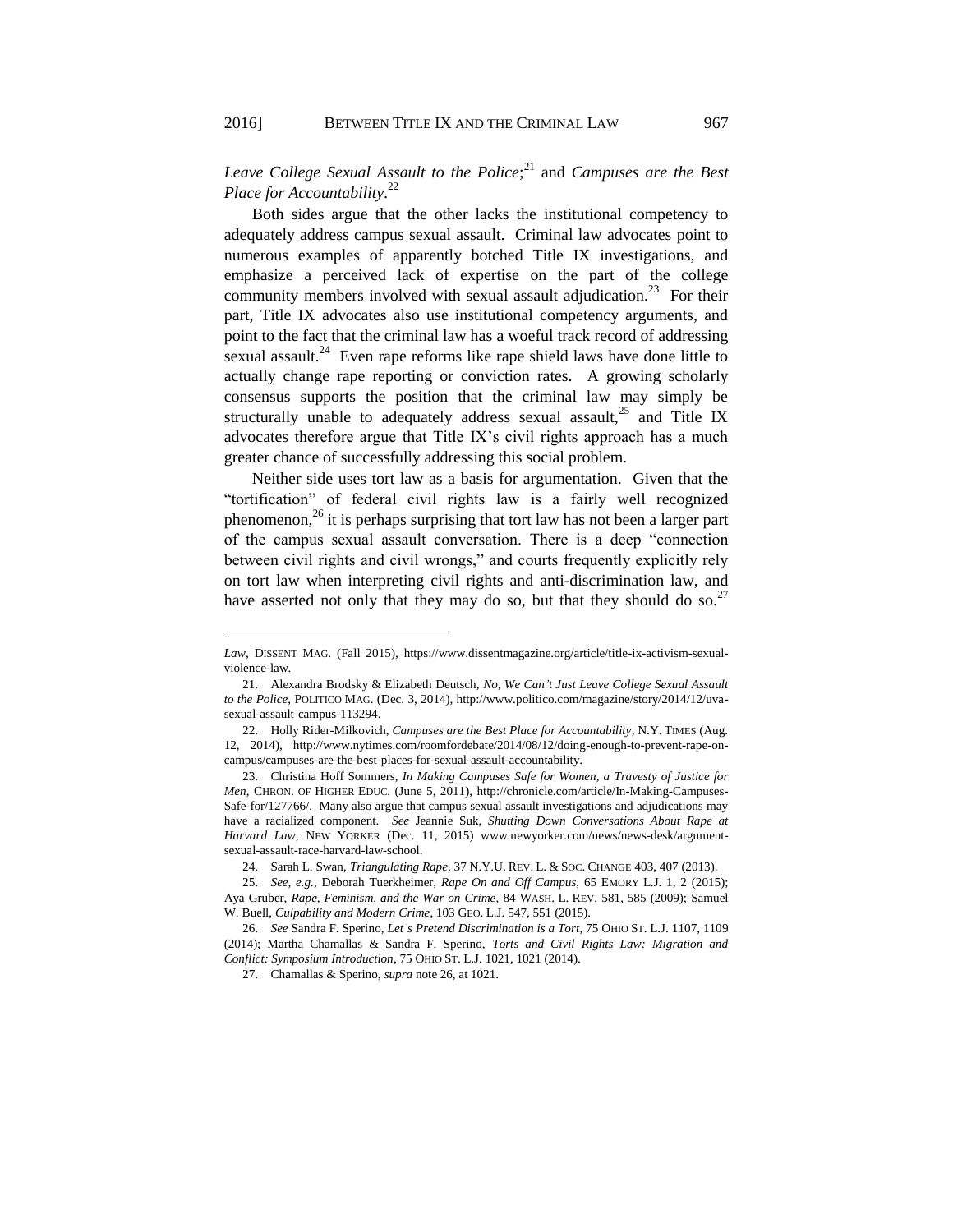Indeed, the U.S. Supreme Court has held that in creating the "federal tort" contained in Title VII, Congress "adopt[ed] the background of general tort law."<sup>28</sup> Further, the Court has declared that tort rules are the "default rules" of antidiscrimination law.<sup>29</sup>

There has also been a tortification of criminal law. Although tort and crime are distinct legal regimes, recently "the tort/crime line" has blurred. $30$ So-called crimtorts (torts that remedy public harms and arguably serve a public purpose) are one example of this blurring,  $31$  as is the infiltration of tort concepts into areas like regulatory and traffic crimes. $32$  Indeed, the criminal law regarding sexual assault may soon undergo its own tortification, if the currently proposed American Legal Institution draft on sexual assault is accepted. It imports a "tort negligence standard for criminal liability" for sexual assault in some circumstances.<sup>33</sup>

Despite its increasing presence in criminal and antidiscrimination law, tort has been largely absent from the campus sexual assault conversation. There is a simple, two-part explanation for this. First, few students have actually used tort law as a means of addressing campus sexual assault. $34$ Although it is an available avenue of relief, individuals who experience campus sexual assault do not often access the civil courts and bring tort claims.

The second part of the explanation relates to why this is so: for most of recent modern history, the idea that rape is a crime and thus best dealt with within the confines of the criminal law has been dominant. Rape is most

<sup>28.</sup> *Id.* (quoting Staub v. Proctor Hosp., 562 U.S. 411, 417 (2011)).

<sup>29.</sup> *Id.* (quoting Univ. of Tex. Sw. Med. Ctr. v. Nassar, 133 S. Ct. 2517, 2525 (2013)). In general, tort law has been seen as weakening civil rights law. *See* Anthony Sebok, *What Happens if We Call Discrimination a Tort?*, JOTWELL (Dec. 17, 2015), http://torts.jotwell.com/what-happens-ifwe-call-discrimination-a-tort/.

<sup>30.</sup> Noah M. Kazis, Comment, *Tort Concepts in Traffic Crimes*, 125 YALE L. J. 1131, 1134 (2016).

<sup>31.</sup> *See* Thomas H. Koenig, *Crimtorts: A Cure for Hardening of the Categories*, 17 WIDENER L. J. 733, 737–38 (2008).

<sup>32.</sup> Kazis, *supra* note 30, at 1133–34.

<sup>33.</sup> Greg Piper, *Attempt to Quietly Redefine Sexual Assault in U.S. Law Draws Backlash from Lawyers*, THECOLLEGEFIX.COM (Jan. 26, 2016) [www.thecollegefix.com/post/25983](http://www.thecollegefix.com/post/25983) (quoting Professor Kevin Cole). Aya Gruber argues that tort law has already seeped into criminal rape trials. She describes how contributory negligence and assumption of risk defenses have been imported into criminal law, to the detriment of rape victims. Aya Gruber, *Pink Elephants in the Rape Trial: The Problem of Tort-Type Defenses in the Criminal Law of Rape*, 4 WM. & MARY J. WOMEN & L. 203, 211 (1997).

<sup>34.</sup> Ellen Bublick, *Tort Suits Filed by Rape and Sexual Assault Victims in Civil Courts: Lessons for Courts, Classrooms and Constituencies*, 59 S.M.U. L. REV. 55, 75–84 (2006) (noting that tort cases that are brought often focus on the school's role in the assault).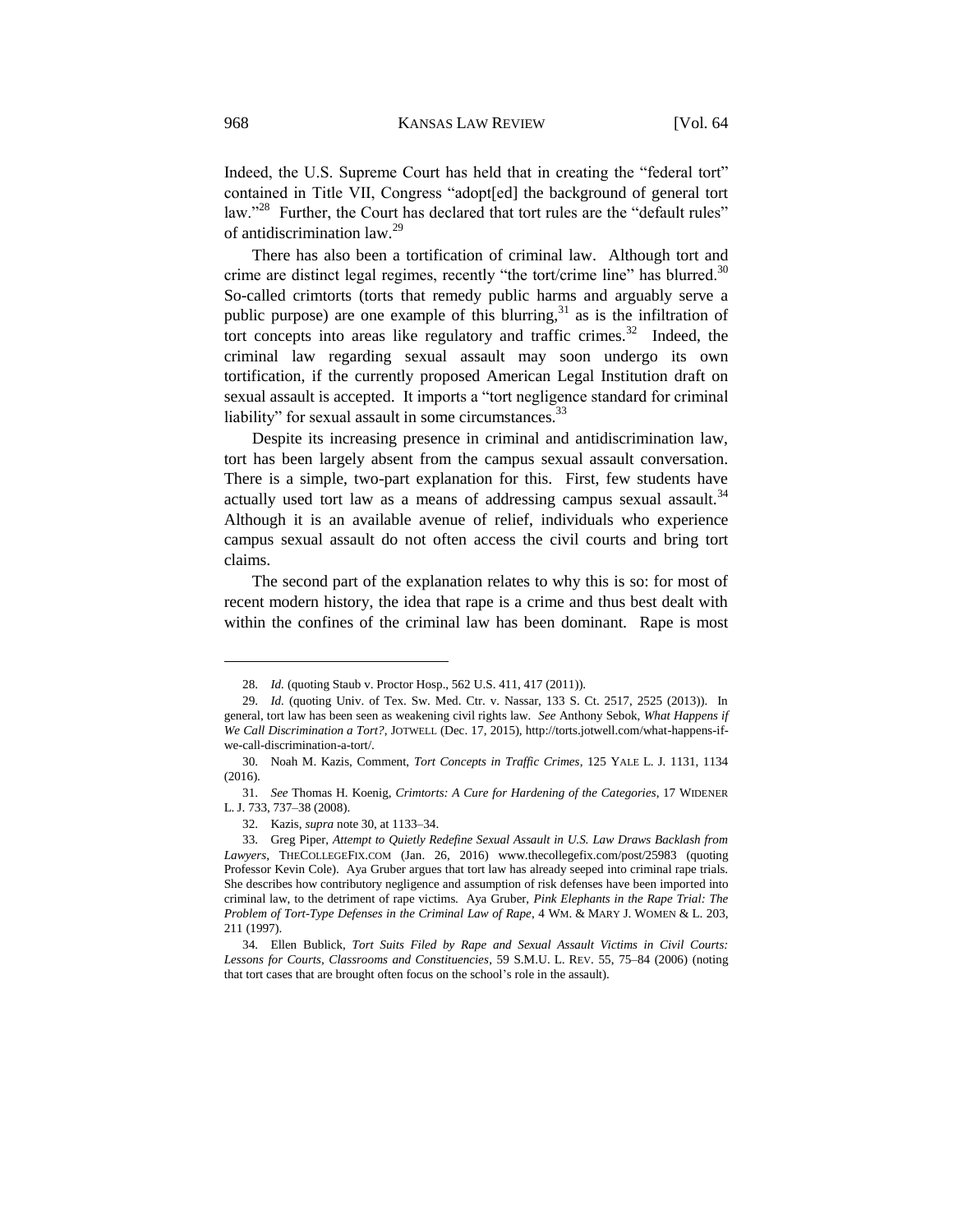often thought of as a quintessential criminal wrong, as a violent crime that deviant, pathological strangers-in-bushes perpetuate, and thus one that is rightly punished through the full punitive weight of the state.<sup>35</sup>

However, it was not always thus. Historically, rape has "often blurred the line between a public and private offense, and different periods and regimes emphasized each of these aspects."<sup>36</sup> Ancient Greek and Roman law, for instance, emphasized rape as a *private* wrong. 37 Conversely, in the fourth and fifth century, rape was predominantly addressed as a *public* wrong. 38 These switches in emphasis reveal that, essentially, "[t]he conception of rape as being fundamentally a public wrong, or fundamentally a private wrong" is more of a "political position" than "an innate quality" of the harm.<sup>39</sup>

Because rape originally protected a patriarchal interest, and was initially understood as a "violation of an authoritative male's property right [in a woman]" rather than a "personal harm to the woman herself," for centuries only fathers, husbands, and masters could bring civil actions for rape.<sup>40</sup> Finally, in the mid-nineteenth century, women became able to assert their own sexual battery claims, but only through the cause of action of seduction, a wrong which was also both private and public, both a tort and a crime.<sup>41</sup> It was not until the early twentieth century that some state laws began recognizing civil liability for rape in a more direct way, but they did so in the face of an already strongly-entrenched notion that rape was a public wrong. Several states had criminal law doctrines "'designed to discourage private recovery for what many considered a public wrong,' and in many jurisdictions there was a 'general cultural reluctance to transform so serious a public wrong into a claim for monetary damages."<sup>42</sup>

Because of these cultural views, "[t]he explicit recognition of rape as a basis for civil liability did not immediately give rise to much civil litigation in this area.<sup> $343$ </sup> The number of claims began rising in the 1970s, but relative to the occurrences of sexual assault, it is still quite small.<sup>44</sup> Nevertheless, civil claims for sexual assault is a growing area of litigation, and an

<sup>35.</sup> Swan, *supra* note 24, at 422–23.

<sup>36.</sup> *Id.* at 411.

 <sup>37.</sup> JAMES BRUNDAGE, LAW, SEX AND CHRISTIAN SOCIETY IN MEDIEVAL Europe 14 (1987).

 <sup>38.</sup> *Id.* at 98.

<sup>39.</sup> Swan, *supra* note 24, at 411.

<sup>40.</sup> *Id.* at 409–10.

<sup>41.</sup> *Id.* at 414.

<sup>42.</sup> Lea VanderVelde, *The Legal Ways of Seduction*, 48 STAN. L. REV. 817, 824 (1995)).

<sup>43.</sup> Swan, *supra* note 24, at 415.

<sup>44.</sup> Tom Lininger, *Is it Wrong to Sue for Rape*?, 57 DUKE L.J. 1557, 1568 (2008).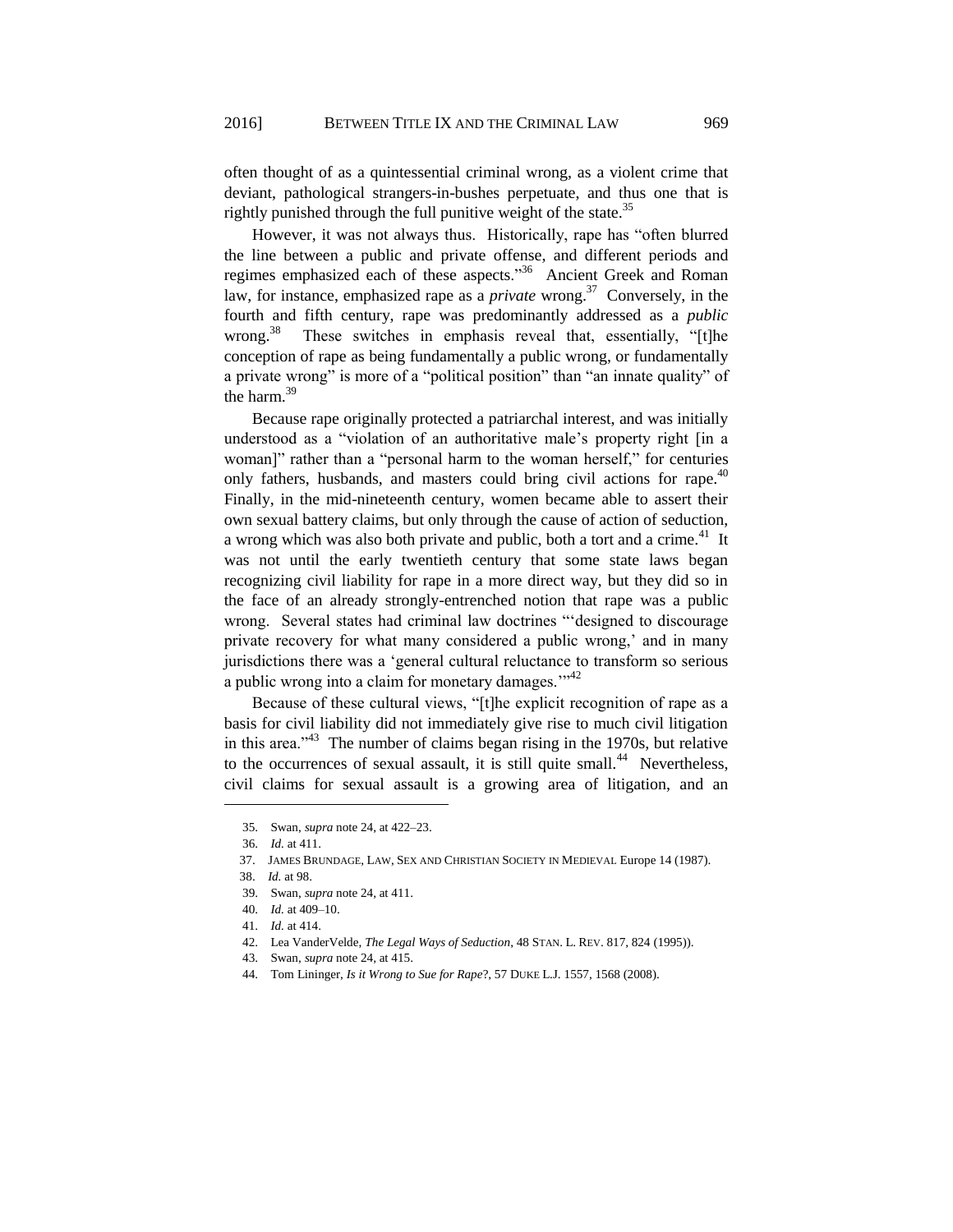increasing number of litigants are using the civil courts as either an alternative or a complement to the criminal process.<sup>45</sup>

On college campuses, though, many complainants who want to access a formalized system of redress turn to their school's Title IX procedure, rather than to the civil courts.<sup>46</sup> In its ideal form, Title IX offers an easy-to-access and easy-to-navigate in-house process that can, through a variety of mechanisms, help minimize the impact of sexual violence on one's education.<sup>47</sup> In addition to Title IX, some students also at least consider the possibility of a criminal process, but many forego it because it is widely understood to be hostile to sexual assault complainants. A civil claim, on the other hand, is rarely even considered as an option, or, if it is brought to mind, is thought to require an attorney to access and navigate.<sup>48</sup>

Were students to more readily access the tort system, they would find that, while by no means perfect, it can be a viable and helpful form of redress for many complainants.<sup>49</sup> The dominant mode of rape redress, however, remains the criminal court, and it is the criminal court that looms largest in the public imagination as the forum in which rape adjudication occurs. "[T]he vast majority of the law's involvement with sexual assault and rape takes place within the context of the criminal law system[,]" not the civil one, and the discussion surrounding campus sexual assault has also mirrored the dominance of the criminal law as a form of redress.<sup>50</sup> The slow historical development of sexual assault as a civil wrong, and the hegemonic dominance of the criminal law as the primary mode of its redress, has

<sup>45.</sup> Swan, *supra* note 24, at 424.

<sup>46.</sup> To be clear, the categories of victim and perpetrator are gendered: in one study of claims made to an educational insurer in a two year period between 2011 and 2013, ninety-nine percent of the perpetrators of sexual assault were male, and ninety-four percent of the victims were women. UNITED EDUCATORS INSURANCE, CONFRONTING CAMPUS SEXUAL ASSAULT: AN EXAMINATION OF HIGHER EDUCATION CLAIMS 3 (2015), https://www.bgsu.edu/content/dam/BGSU/humanresources/documents/training/lawroom/Sexual\_assault\_claim\_study.pdf.

<sup>47.</sup> Cantalupo, *supra* note 6, at 284.

<sup>48.</sup> Examples of civil cases involving campus sexual assault include Weldon v. Rivera, 301 A.D.2d 934 (N.Y. App. Div. 2003) (female student raped in dorm room sued rapist and other male who watched the assault) and Nero v. Kan. State Univ., 861 P.2d 768 (Kan. 1993) (female student sexually assaulted by another student in her residence hall brought an action alleging negligence against the university and a separate action against the perpetrator).

<sup>49.</sup> Problems include access to justice issues, comparative fault rules, and the persistence of rape myths. *See, e.g.*, Ellen M. Bublick, *Citizen No-Duty Rules: Rape Victims and Comparative Fault*, 99 COLUM. L. REV. 1413, 1427–41 (1999); Bublick, *supra* note 34, at 75–84; Swan, *supra* note 24, at 443–53. A prepetrator's physical presence may also be difficult for a complainant. *See* Tyler Kingdale, *College Rape Case Highlights Emotional Toll for Victims Who Sue*, HUFFINGTON POST (Aug. 31, 2015, 1:12 PM), [http://www.huffingtonpost.com/entry/virginia-wesleyan-rape](http://www.huffingtonpost.com/entry/virginia-wesleyan-rape-lawsuit_us_55ddf19be4b08cd3359e36c7)[lawsuit\\_us\\_55ddf19be4b08cd3359e36c7.](http://www.huffingtonpost.com/entry/virginia-wesleyan-rape-lawsuit_us_55ddf19be4b08cd3359e36c7)

<sup>50.</sup> Swan, *supra* note 24, at 416.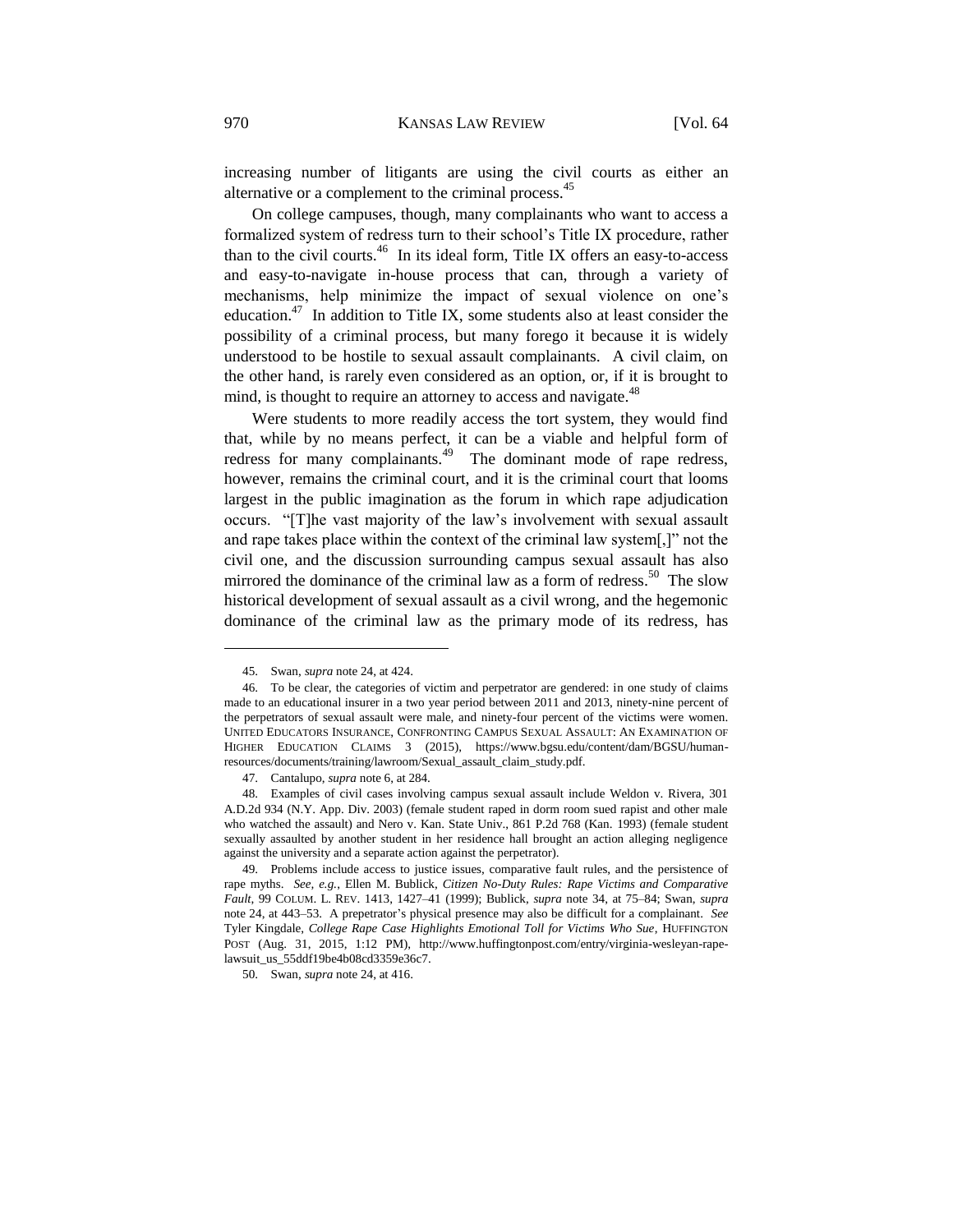eclipsed the role of sexual assault as a tort, and campus sexual assault as a civil wrong has not yet been incorporated into the campus sexual assault debate in any meaningful way.

Title IX suffers from a similar new-kid-on-the-block syndrome, and has had difficulty establishing itself as a legitimate avenue of redress. However, when conceptually paired with tort law, these two non-criminal alternatives may help legitimate each other. Together, they reinforce the idea that there are multiple ways to approach and frame wrongs, even wrongs typically thought of as criminal.

#### III. CAMPUS SEXUAL ASSAULT AS A TORTIOUS WRONG

Once we start thinking of campus sexual assault as a wrong that is not only criminal, and not only a civil rights violation, but also a tort, three insights emerge that shed light on the most contentious areas of the Title IX versus criminal law debate. First, the tort law conceptualization helps explain why calls to refer all campus sexual assault claims to criminal law enforcement are misguided. Second, tort law sets a useful standard for the procedural protections that should apply when adjudicating claims of sexual assault, both through the procedural protections normally applicable to tort claims, and through the tort cases in which students have challenged poor procedure. Third, analyzing the consent element in a battery action (the most popular tort cause of action for sexual assault claims) helps explain why affirmative consent is an appropriate standard.

# *A. Forwarding Claims to Criminal Law Enforcement*

By leaving tort law out of the debate, the criminal law versus Title IX debate suggests that there are only two possible ways to address campus sexual assault: the criminal law, or Title IX. As a first-best option, criminal law advocates argue that because sexual assault is a *crime*, campus sexual assault should remain the province of criminal authorities, and universities should simply refer cases directly to law enforcement. To that end, many legislators are currently proposing bills that would require universities to forward all claims of campus sexual assault to criminal law enforcement.<sup>51</sup> Such legislation would essentially transform a school-based complaint into a criminal complaint, thereby "turning a victim's report to school authorities

<sup>51.</sup> Cantalupo, *supra* note 6, at 291.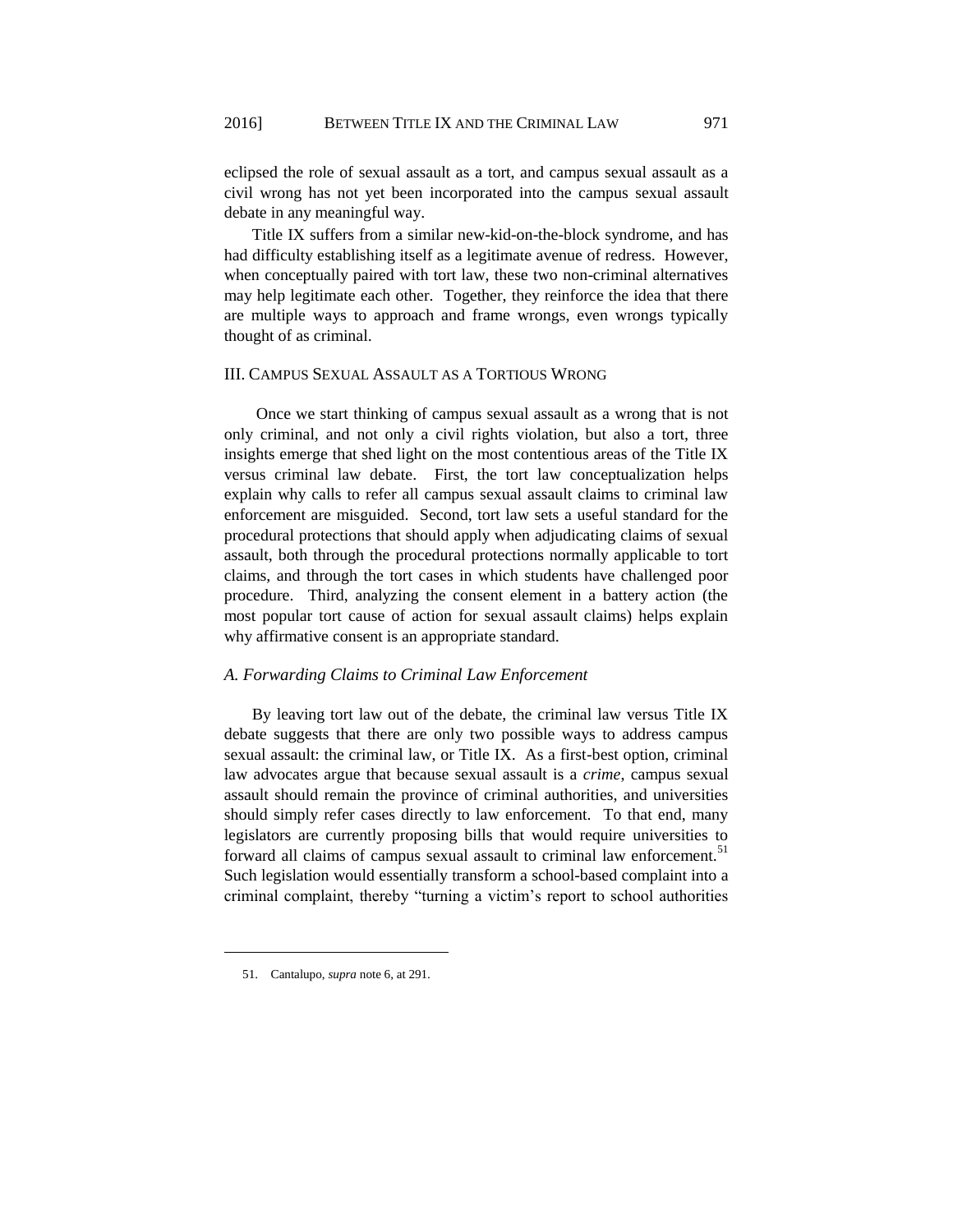into an indirect report to law enforcement."<sup>52</sup>

Tort law supports the Title IX advocates' view that such legislation is misguided, and offers an extensive literature on the importance of complainant-driven processes.<sup>53</sup> Through enabling a person who has been harmed to either bring a claim or not, at his or her discretion, tort law is understood as empowering victims.<sup>54</sup> Pursuing a legal action, when one chooses to do so, asserts one's inherent dignity.<sup>55</sup> Dignity is (at least partly) a status-concept: "it has to do with the standing (perhaps the formal legal standing or perhaps, more informally, the moral presence) that a person has in a society and in her dealings with others."<sup>56</sup> A complainant-driven legal process tells society that the complainant has the full "status of a person" and can "demand that her agency and her presence among us as human beings be taken seriously and accommodated in the lives of others."<sup>57</sup>

Conversely, forcing an unwanted legal process onto a person is deeply problematic. In ignoring a harmed women's desire to engage or not engage a legal process, the legislation proposing mandatory criminal reporting repeats a problem of the criminal law itself: it does not honor the wishes of the person actually harmed.<sup>58</sup> In criminal law, a victim's "consent or willingness to engage the [legal] process 'is neither necessary nor sufficient for a prosecution to be brought.<sup> $m59$ </sup> A victim's willingness to engage in the criminal process is not sufficient to compel prosecution; even when victims desperately want claims pursued, prosecutors frequently choose to nevertheless abandon charges. And a victim who adopts the contrary position, and prefers not to invoke the criminal process, may find that her consent or willingness to pursue a criminal complaint is unnecessary; her unwillingness is not enough to deter prosecution.<sup>60</sup> The criminal process may proceed without her agreement, as the Sixth Circuit of the United States Court of Appeals acknowledged when it noted that "a rape victim's role in a

<sup>52.</sup> *Id.*

<sup>53.</sup> *See, e.g.*, Ronen Perry, *Empowerment and Tort Law*, 76 TENN. L. REV. 959, 975–78 (2009).

<sup>54.</sup> JOHN C.P. GOLDBERG & BENJAMIN ZIPURSKY, THE OXFORD INTRODUCTIONS TO U.S. LAW: TORTS 6 (2010).

<sup>55.</sup> Swan, *supra* note 24, at 426.

<sup>56.</sup> Jeremy Waldron, *How Law Protects Dignity* 2 (N.Y.U. Sch. of Law Pub. Law & Legal Theory Research Paper Series, Working Paper No. 11-83, 2011), http://ssrn.com/abstract=1973341.

<sup>57.</sup> *Id.* at 3.

<sup>58.</sup> Swan, *supra* note 24, at 416–17.

<sup>59.</sup> *Id.* at 416 (quoting Kenneth W. Simons, *The Crime/Tort Distinction: Legal Doctrine and Normative Perspectives*, 17 WIDENER L. J. 719, 719 (2007)).

<sup>60.</sup> *Id.*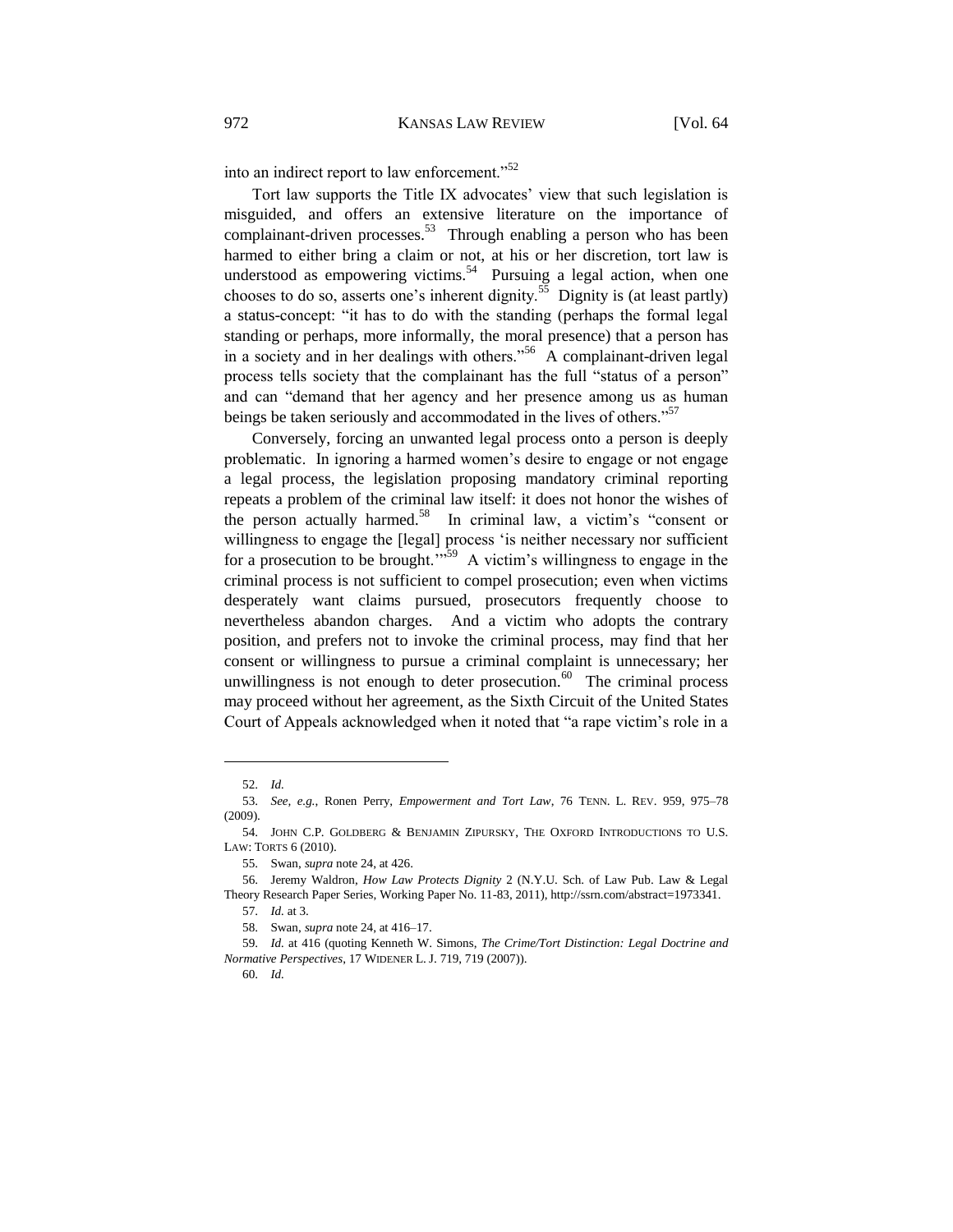criminal prosecution cannot accurately be described as 'voluntary."<sup>61</sup>

The denial of subjectivity inherent in a forced legal process is particularly problematic in the context of sexual assault. It exacerbates part of the harm of sexual assault itself. Rape and sexual assault are a denial of a victim's autonomy and subjectivity; they are "a form of objectification" and "an implicit claim of superiority by the more powerful actor."<sup>62</sup> They involve a "more powerful party [. . .] impos[ing] his or her will on the other, regardless of the other's desires and interests."<sup>63</sup> A forced legal process mimics this objectification.

In addition to emphasizing the importance of a complainant-driven legal process in the sexual assault context, tort law, as an additional alternative framing for campus sexual assault, suggests that we interrogate the nature of these different frames, and examine what particular political ends they accomplish. Campus sexual assault is not inherently more of a crime than a civil rights violation, or inherently more of a crime than a tort. Rather, it is all of these things simultaneously; each simply targets a different aspect (a harm to society, to a group, or to an individual), involves a different process (that of the criminal law, university disciplinary hearings, or civil court), and achieves a different remedy (punishment, a combination of accommodation and punishment, or compensation). And by exposing the possibility of multiple characterizations, tort reminds us that the dogged insistence that campus sexual assault is a crime or a quintessential public wrong has a political consequence. Through labeling it as a specifically *criminal* wrong, the criminal characterization "serves as a form of political rhetoric, one whose 'social function . . . is to repress aspirations for alternative political arrangements by predisposing us to regard comprehensive alternatives to the established order as absurd."<sup>64</sup> Insisting that all campus sexual assault must be funneled through the criminal law denies the possibilities that other approaches (like Title IX, and like tort) might create.

This form of political rhetoric functions to maintain the status quo. Heretofore, the "net result of emphasizing rape as a 'public' wrong that should be addressed within the criminal law system has been that most rapes go unreported, uninvestigated, and unredressed."<sup>65</sup> The proposed legislation

<sup>61.</sup> *Id.* (quoting Street v. Nat'l Broad. Co., 645 F.2d 1227, 1234 (6th Cir. 1981)).

<sup>62.</sup> *Id.* at 425–26.

<sup>63.</sup> *Id.* at 425 (quoting Ronen Perry, *Empowerment and Tort Law*, 76 TENN. L. REV. 959, 961 (2009)).

<sup>64.</sup> *Id.* at 431 (quoting Karl Klare, *The Public-Private Distinction in Labor Law*, 130 U. PA. L. REV. 1358, 1361 (1982)).

<sup>65.</sup> *Id.*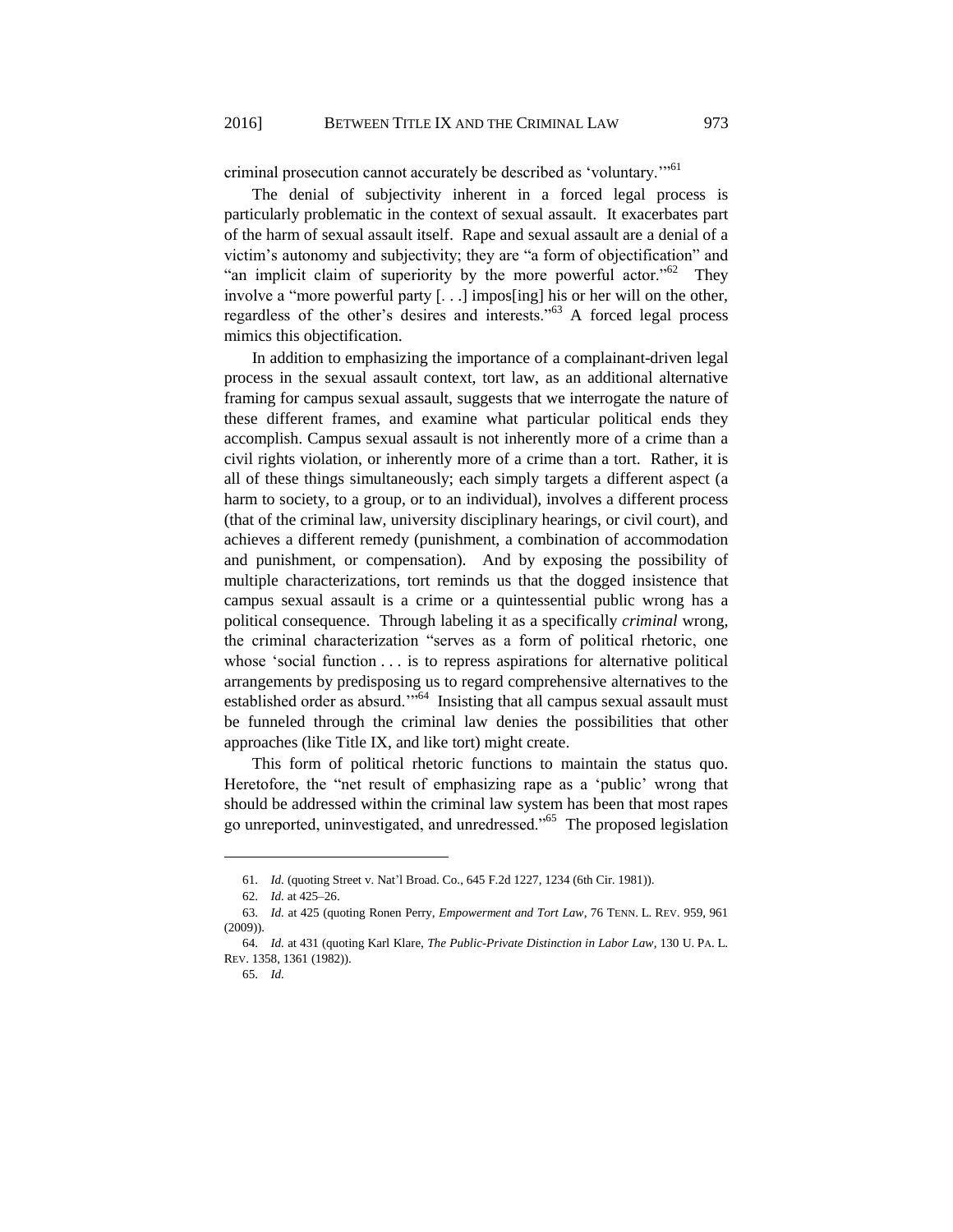would continue to perpetuate this state of affairs. The legislation would likely deter students from reporting at all, as they would understand that a report would engage the criminal process even if they did not want that result.<sup>66</sup> Rapes that *were* reported would likely continue to go uninvestigated, since the legislation would do nothing to remedy the chronic lack of follow-up and investigation for sexual assault complaints that has been shown to plague many police departments.<sup>67</sup> The ultimate effect of such legislation, then, would be to allow sexual assault adjudication to continue to fail those who experience this harm.

#### *B. Procedural Protections*

Criminal law advocates argue, as a second best option, that if universities insist on adjudicating campus sexual assault, such adjudications should employ many criminal procedural protections. Whereas Title IX advocates argue that the adjudicative process should reflect "procedural equality," and advance the goals of civil rights generally, criminal law advocates argue that more criminal due process protections should be offered.<sup>68</sup> According to this argument, such significant due process is warranted because those accused of campus sexual assault face the possibility of expulsion, which is a severe consequence that "can follow students their entire lives."<sup>69</sup>

# 1. The Significance of Stigma and Expulsion

Expulsion, however, is much more like the consequences of a civil law judgment than a criminal one. The reputational and monetary consequences of a decision in favor of a plaintiff in a tort action involving sexual assault and a decision in favor of a complainant in a campus sexual assault

<sup>66.</sup> Cantalupo, *supra* note 6, at 293.

<sup>67.</sup> *See* Swan, *supra* note 24, at 421 (describing how police departments have systemically mishandled rape cases).

<sup>68.</sup> Cantalupo, *supra* note 6, at 294.

<sup>69.</sup> Janel Davis & Shannon McCaffrey, *Wrongly Accused of Rape? Students Question Their Expulsions from Tech*, MYAJC.COM (Jan. 16, 2016), <http://www.myajc.com/news/news/local/wrongly-accused-of-rape-students-question-their-ex/np59z/> (quoting Republican Rep. Earl Ehrhart); *see also* Dwight B. Shepard, *Former Amherst College Student, Accused of Rape, Sues School Over Expulsion*, MASSLIVE.COM (May 30, 2015, 8:00 AM), http://www.masslive.com/news/index.ssf/2015/05/former\_amherst\_college\_student.html. There is also an argument that if this is so, that should have a positive deterrent effect. *See* Jake New, *Requiring a Red Flag*, INSIDE HIGHER ED (July 10, 2015), https://www.insidehighered.com/news/2015/07/10/states-requiring-colleges-note-sexual-assaultresponsibility-student-transcripts.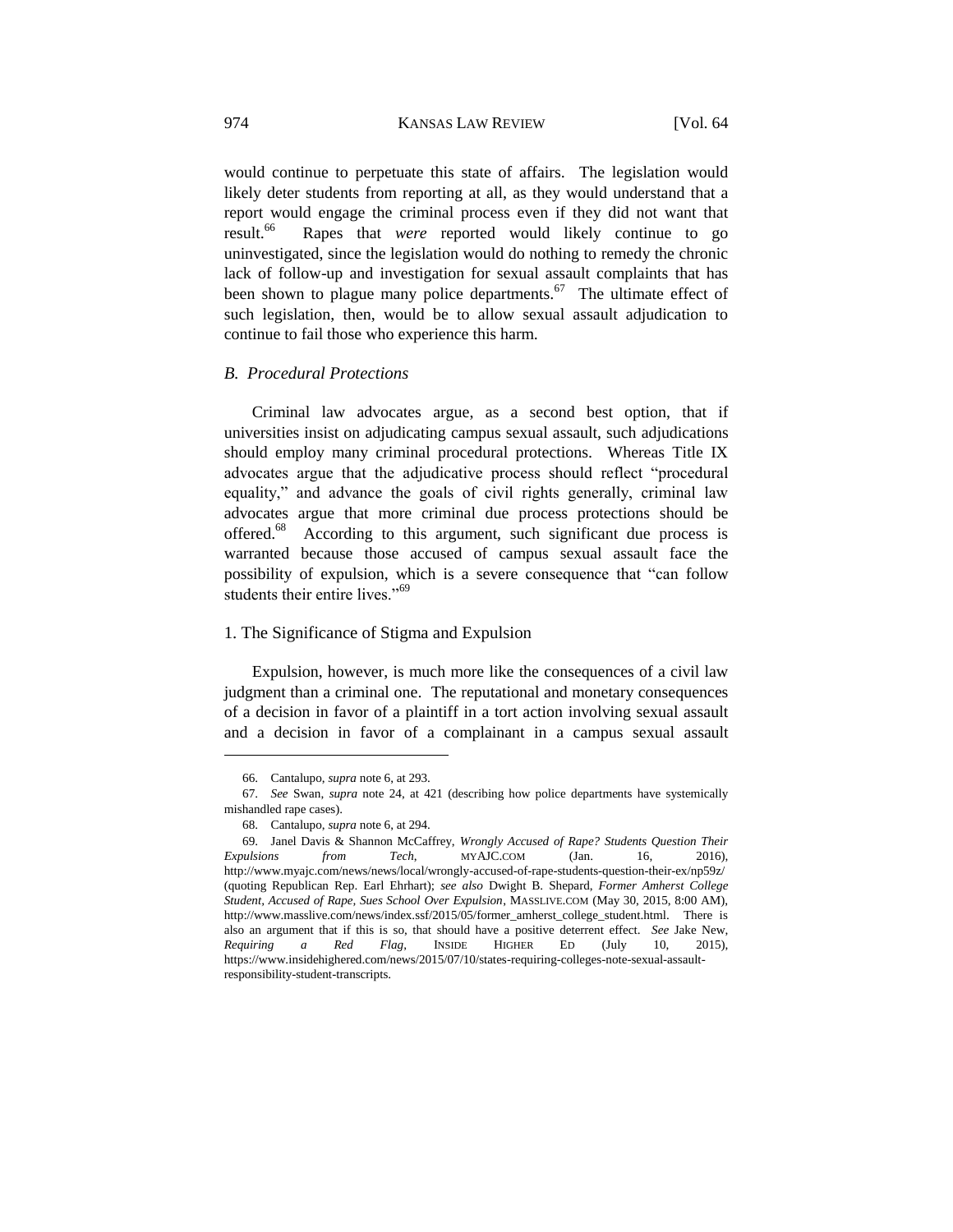proceeding are alike. Regarding the reputational impact, finding a defendant liable for sexual assault and a respondent "responsible" for sexual assault have similar repercussions. Stigma and a "mark of Cain" often accompany being known as someone who has committed a sexual assault in either context.<sup>70</sup> However, neither a civil judgment nor a finding of responsibility are necessarily likely to travel far on their own: findings of liability in either context may not be widely broadcast or easily ascertainable. For campus proceedings, only two states (New York and Virginia) currently require colleges to note findings of responsibility for a code of conduct violation on transcripts, and in total, slightly more than 10% of schools currently engage in such notations.<sup>71</sup> Thus, in both the university and the civil context, while some stigma may attach when others know of the findings of liability and responsibility, often the information will not be widespread. Many findings of responsibility will go unnoticed, unless someone is specifically told, or unless the adjudicatory decision is easily accessed on the Internet. And many schools that are informed that students have perpetrated sexual assault nevertheless choose to admit them, particularly when that student is a gifted athlete.<sup>72</sup>

Economically, a student may have difficulty obtaining employment if an employer requires a copy of a transcript and the finding of responsibility is noted there, or if the student's case received media attention.<sup>73</sup> A defendant found civilly liable for sexual assault would be in a similar situation: if his case had received media attention, that person may also have difficulty finding employment. (Additionally, if a defendant was already employed, an action for wage garnishing could alert the employer to the wrongdoing as

<sup>70.</sup> Tamara Rice Lave, *Affirmative Consent and Switching the Burden of Proof*, PRAWFSBLAWG (Sept. 3, 2015), http://prawfsblawg.blogs.com/prawfsblawg/2015/09/affirmativeconsent-and-switching-the-burden-of-proof.html (where blog commenters share personal knowledge of students who suffered reputational repercussions after being found responsible for campus sexual assault); *see also* Colb, *supra* note 11.

<sup>71.</sup> *See* Tyler Kingkade, *Students Punished For Sexual Assault Should Have Transcripts Marked, Title IX Group Says*, HUFFINGTON POST (Sept. 24, 2015, 4:17 PM), http://www.huffingtonpost.com/entry/sexual-assault-transcripts-

atixa\_us\_560420d0e4b0fde8b0d18d42; Jake New, *Requiring a Red Flag*, INSIDE HIGHER ED (July 10, 2015), https://www.insidehighered.com/news/2015/07/10/states-requiring-colleges-note-sexualassault-responsibility-student-transcripts. But, a commenter on Professor Tamara Lave's blog article reveals that increased broadcasting of sexual assault liability may be on the horizon. She explains that "there are bills proposed in several states to make reporting to transfer schools mandatory and also to permanently mark the student's transcript. Also, FERPA allows schools to inform other schools of a sexual assault finding, and in the current climate, most schools ask." Lave, *supra* note 68. *See also* New, *supra* note 67.

<sup>72.</sup> New, *supra* note 67.

<sup>73.</sup> Lave, *supra* note 68 (commenter Cynthia Garrett relaying the difficulties some of her acquaintances have had after being found liable for campus sexual assault).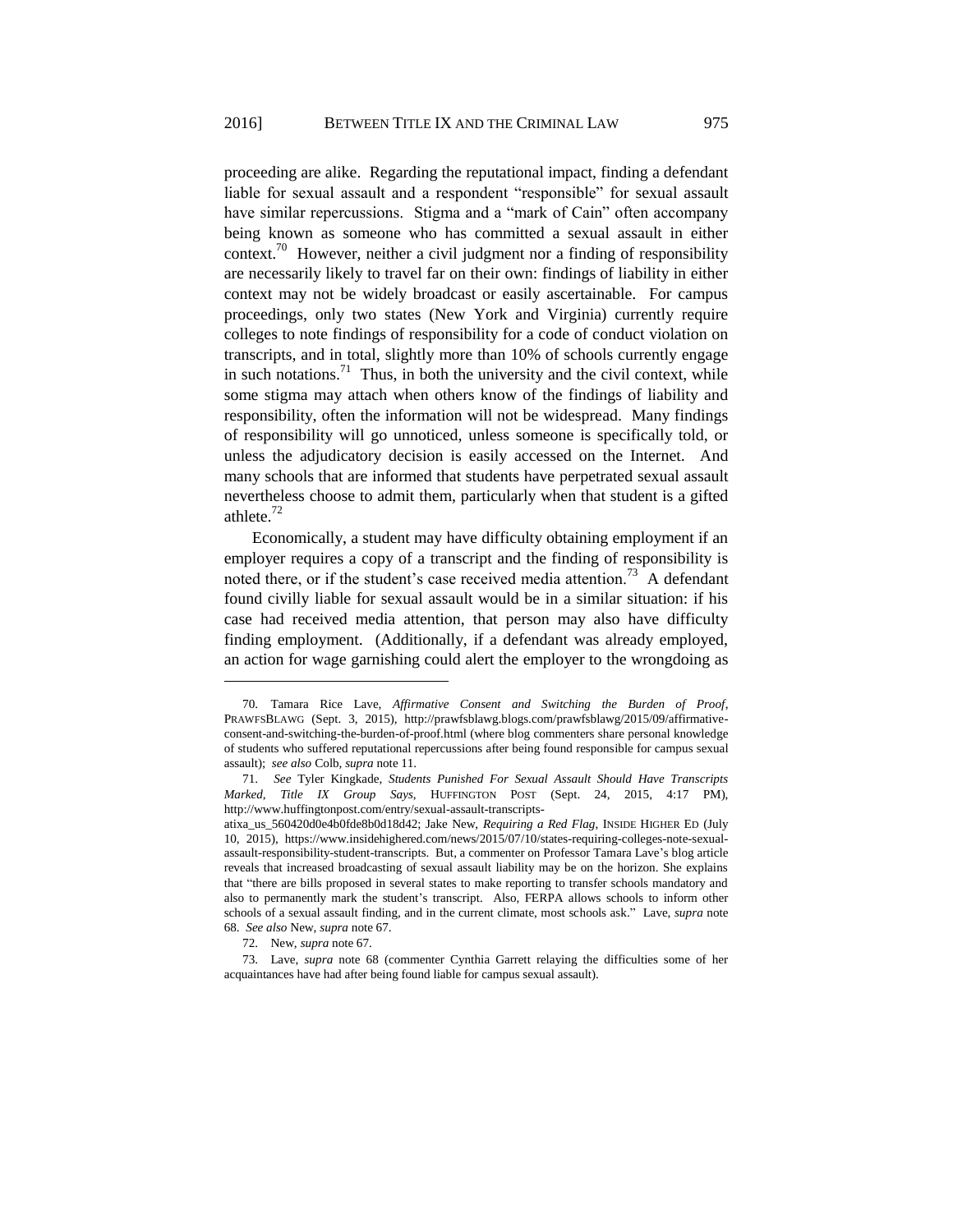well.) A large civil judgment and expulsion are also similar in that both are economic effects: it is difficult to earn high wages without a college degree, and it is difficult to amass wealth when one's assets and income must be used to pay down a civil judgment. In both cases, one can expect a lowered net worth and resultant economic hardship.

# 2. Cross-Examination and the Preponderance of the Evidence Standard

Given the similarities between a finding of civil liability and a finding of campus misconduct, similar procedural protections should apply to both processes.<sup>74</sup> The opportunity for discovery should be present, as well as the opportunity to present a defense.<sup>75</sup> Legal representation should be possible.<sup>76</sup> Further, as the criminal law advocates suggest, campus sexual assault adjudications should include a right to cross-examine (albeit in a slightly modified form). And, as the Title IX advocates suggest, the preponderance of the evidence standard should be used.

Regarding cross-examination, "almost all" universities currently deny accused students the right to personally cross-examine the complainant.<sup>77</sup> Indeed, the United States Department of Education Office of Civil Rights (OCR), in its 2011 Dear Colleague Letter, set out its position regarding cross-examination in campus sexual assault proceedings: "OCR strongly discourages schools from allowing the parties personally to question or cross-examine each other during the hearing. Allowing an alleged perpetrator to question an alleged victim directly may be traumatic or intimidating, thereby possibly escalating or perpetuating a hostile

<sup>74.</sup> At least to the extent that they can: Title IX does not give universities some of the powers of civil courts, like the power to subpoena. KC Johnson, *College Attorneys Face the War on Due Process*, MINDING THE CAMPUS (June 27, 2014), http://www.mindingthecampus.org/2014/06/college-attorneys-face-the-war-on-due-process/.

<sup>75.</sup> The Office of Civil Rights (OCR) also suggests that these procedural protections should be in place. It recommends that campus sexual assault adjudication should involve the "adequate, reliable, and impartial investigations of complaints, including the opportunity to present relative witnesses and other evidence" and "timely access to any information that will be used at the hearing." Letter from Russlynn Ali, Assistant Sec'y for Civil Rights, U.S. Dep't of Educ. to Title IX coordinators 11 (Apr. 4, 2011), http://www2.ed.gov/about/offices/list/ocr/letters/colleague-201104.pdf.

<sup>76.</sup> Ideally, legal representation would not only be possible, but guaranteed. Harvard Law School, for example, will provide funds for accused students to hire attorneys if they cannot personally afford one. *HLS Sexual Harassment Resources and Procedures for Students*, HARVARD LAW SCHOOL (Dec. 18, 2014), http://hls.harvard.edu/content/uploads/2015/07/HLSTitleIXProcedures150629.pdf.

<sup>77.</sup> Lave, *supra* note 68 (Professor Tamara Lave responding to blog commenters who share her concern that disciplinary proceedings on campus leave the accused with little chance to avoid liability, even if innocent).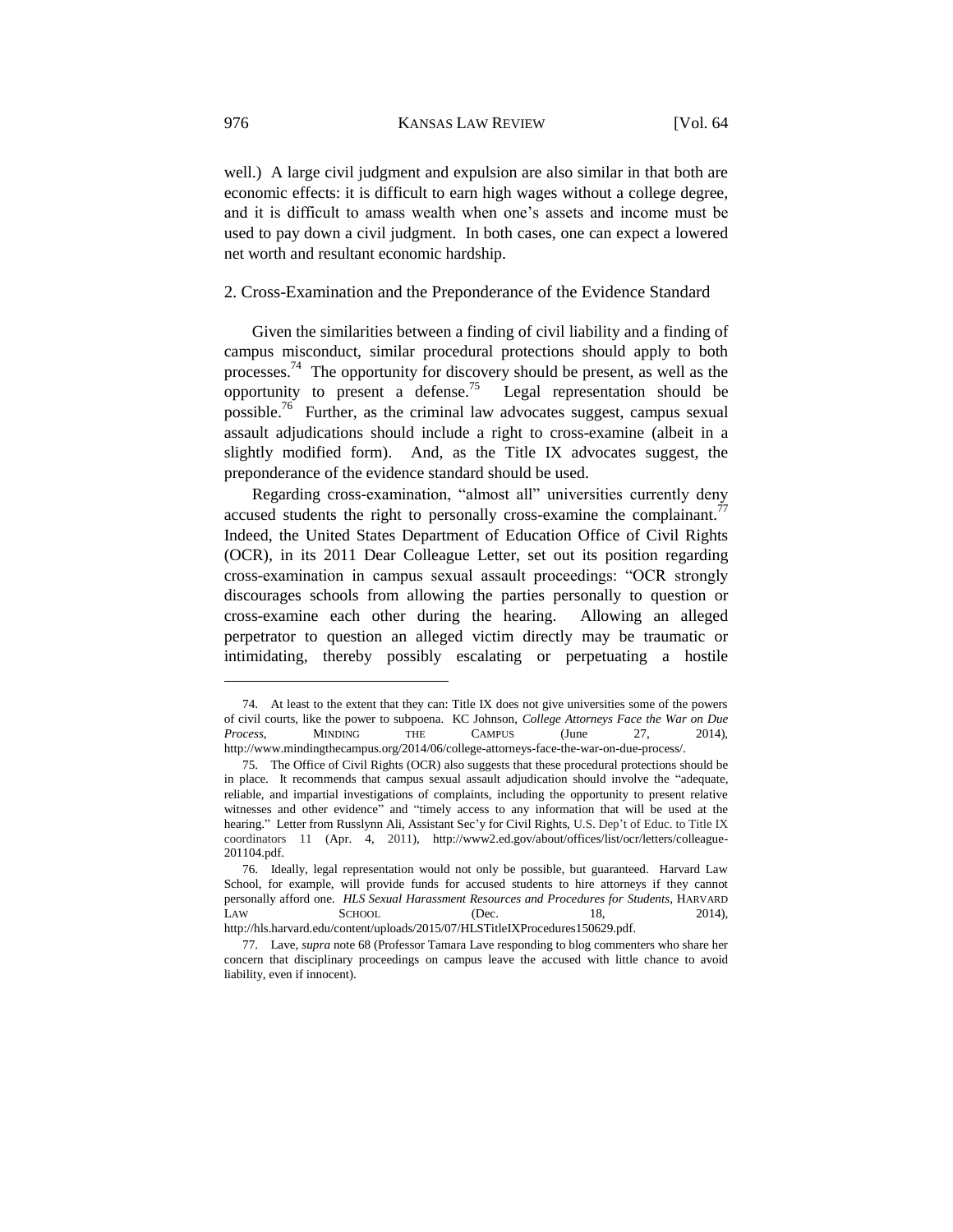environment."<sup>78</sup>

However, while the parties may not be permitted to directly ask questions themselves, most schools allow for the parties to cross-examine through another person, either a hearing officer or an advocate.<sup>79</sup> This position strikes an appropriate balance of procedural protections, giving the respondent the benefits of cross-examination while at the same time ensuring the complainant is not unduly malevolently interrogated.<sup>80</sup> It is important, though, as the California Superior Court recently affirmed in *Doe v. Regents of the University of California San Diego*, that the third-party tasked with asking questions actually do so.<sup>81</sup> In *Doe*, "only nine of Petitioner's thirty-two questions were actually asked by the Panel Chair."<sup>82</sup> This anemic approach "curtailed" the accused's right to confrontation, which is "crucial to any definition of a fair hearing." $83$ 

The close parallel between civil courts and Title IX in terms of consequences for the defendant also suggests that preponderance of the evidence is a defensible standard. Some have argued that because sexual assault is a serious accusation, a standard of "clear and convincing" evidence should be used. $84$  But since no more stigma would come from a holding of "responsible" for sexual misconduct than would come from a holding of "liable" for sexual assault, and the consequence of expulsion is approximately as serious as being obligated to satisfy a large damages award, a preponderance of the evidence standard seems appropriate.

Indeed, although it is often ignored in the Title IX versus criminal law

<sup>78.</sup> Letter from Russlyn Ali, Assistant Sec'y for Civil Rights, U.S. Dep't of Educ., to Title IX Coordinators (Apr. 4, 2011), http://www2.ed.gov/about/offices/list/ocr/letters/colleague-201104.pdf.

<sup>79.</sup> Lave, *supra* note 68. (Professor Tamara Lave responding to blog commenters).

<sup>80.</sup> The Constitution requires very few protections for campus disciplinary proceedings. "The Supreme Court has found that, before a public university can impose serious permanent sanctions, the Fifth Amendment requires only that it provide notice that an offense has been alleged and that it is holding a hearing about the matter. At private institutions, the Constitution requires no procedural protections. That's not nearly enough." Brodsky, *supra* note 2; *see also* Wagner v. Fort Wayne Cmty. Schs., 255 F. Supp. 2d 915, 925 (N.D. Ind. 2003); Goss v. Lopez, 419 U.S. 565, 579 (1975); Matthews v. Eldridge, 424 U.S. 319, 333–34 (1976). *Cf.* Donohue v. Baker, 976 F. Supp. 136, 145– 46 (N.D.N.Y 1997). "The good news is that the U.S. Department of Education has recognized constitutional protections for accused students are too thin for fair and effective disciplinary systems. Through guidance to universities on how to investigate reports of sexual violence, the department's Office for Civil Rights (OCR) has not only protected survivors but also created the country's most robust regime of procedural rights for their alleged assailants. A student accused of rape, then, is provided far more protections than his classmate accused of plagiarism." Brodsky, *supra* note 2.

<sup>81.</sup> No. 37-2015-00010549-CU-WM-CTL, 2015 WL 4394597, at \*2 (Cal. Super. Ct. July 10, 2015).

<sup>82.</sup> *Id.* at \*2.

<sup>83.</sup> *Id.*

<sup>84.</sup> Cantalupo, *supra* note 6, at 290.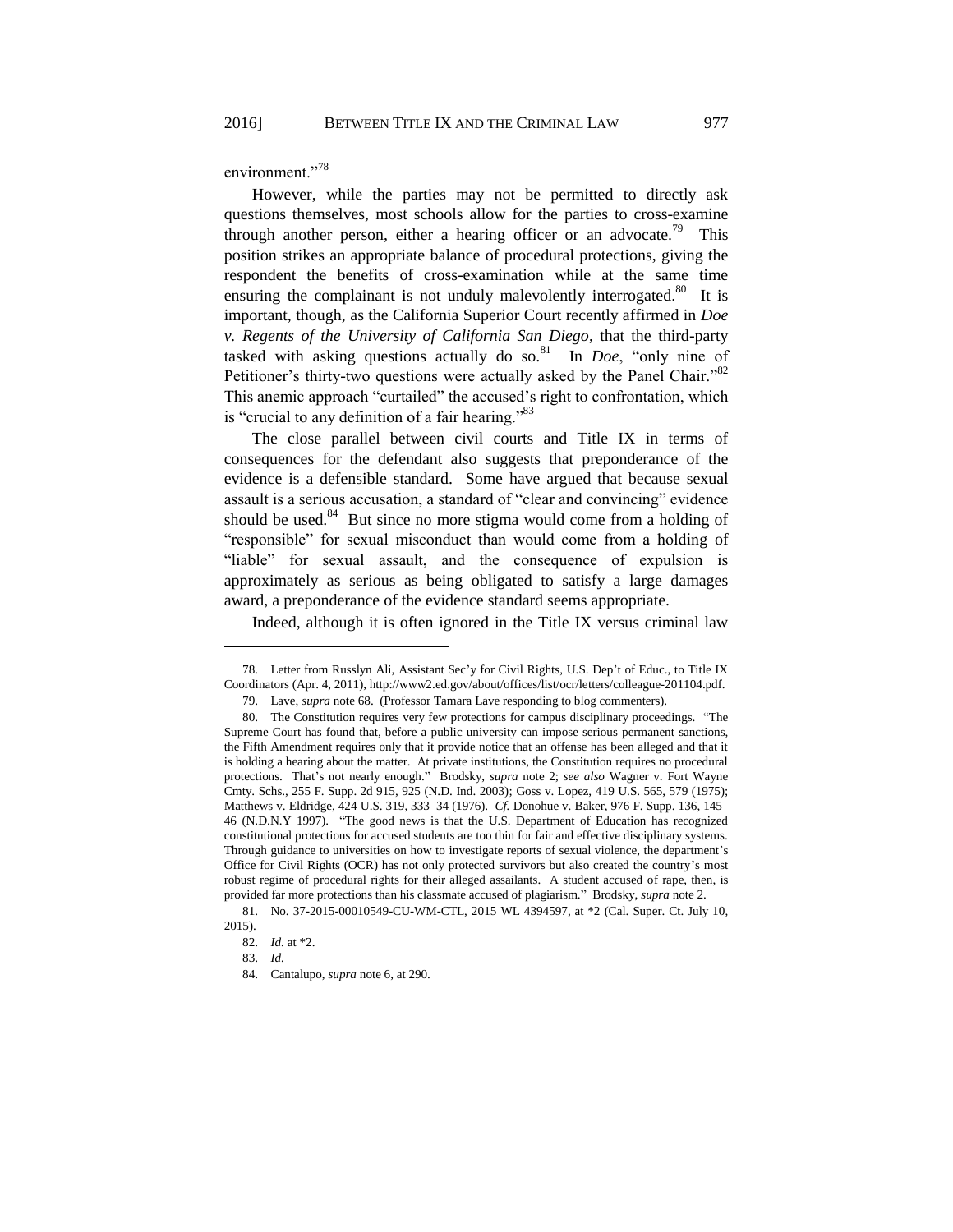debate, civil courts have offered thoughtful decisions explicitly addressing whether non-criminal sexual assault claims should command a preponderance of the evidence or some higher standard. The Canadian Supreme Court, for instance, held in *F.H. v. McDougall* that all civil cases, including those which involve conduct that may also be criminal (like sexual assault), are to be decided on the same standard: preponderance of the evidence.<sup>85</sup> Prior to this decision, some courts reasoned that because sexual assault involves "higher moral blameworthiness" and a great deal of stigma, such claims should be subjected to heightened scrutiny in the civil courts. $86$ After carefully weighing the potential sanctions and the significance of the stigma, the Court found that the preponderance of the evidence standard was the correct one. Since the civil court consequences and the university consequences are so similar, the same evidentiary standard should arguably stand in both forums. 87

# 3. Tort Cases Challenging Poor Procedure

Tort law also assists the debate over the appropriate procedural protection in campus sexual assault adjudications in another way: lawsuits alleging poor procedural processes on the part of schools often use tort law as a way of calibrating the appropriate scope of procedural protections. These lawsuits use negligence concepts to sort out the protections that are owed to both victims and perpetrators.<sup>88</sup> Although perpetrator suits tend to attract more media attention, *victims* actually bring lawsuits more frequently,

<sup>85.</sup> F.H. v. McDougall, [2008] 3 S.C.R. 41. (Can.). Indeed, the preponderance of the evidence standard is used in "sexual harassment and violence law suits under civil rights and tort law; federal agency processing of Title VII claims of harassment and violence in the workplace; prison decisionmaking under the Prison Rape Elimination Act; and, as required by the Department of Education, university disciplinary investigations." Brodsky, *supra* note 2.

<sup>86.</sup> Cheryl Pearson, *The Advantages and Disadvantages of Civil Sexual Abuse Claims*, THOMPSON DORFMAN SWEATMAN LLP BLOG (Jan. 27, 2014, 2:28 PM), http://www.tdslaw.com/knowledge-center/civil-claims-for-sexual-abuse/.

<sup>87.</sup> Gertner suggests that the test of an appropriate evidentiary standard may depend on what other procedural protections are in place. *See* Gertner, *supra* note 2. The OCR's position has become slightly murkier since the newly enacted Violence Against Women Act does not reference a specific standard, but rather simply indicates that schools must explicitly state in their sexual misconduct policies what evidentiary standard they will use. HOGAN LOVELLS US LLP, AMERICAN COUNCIL ON EDUCATION, *New Requirements Imposed by the Violence Against Women Reauthorization Act* 2 (Apr. 1, 2014), http://www.acenet.edu/news-room/Documents/VAWA-Summary.pdf. For sexual assault tort cases applying the preponderance standard, see T.P. v. Weiss, 990 N.E. 2d 1098 (Ohio Ct. App. 2013) ("T.P. proved by the preponderance of the evidence that on July 29, 2008, Weiss committed a sexual assault and battery on T.P.").

<sup>88.</sup> United Educators Insurance, *supra* note 44, at 17–18.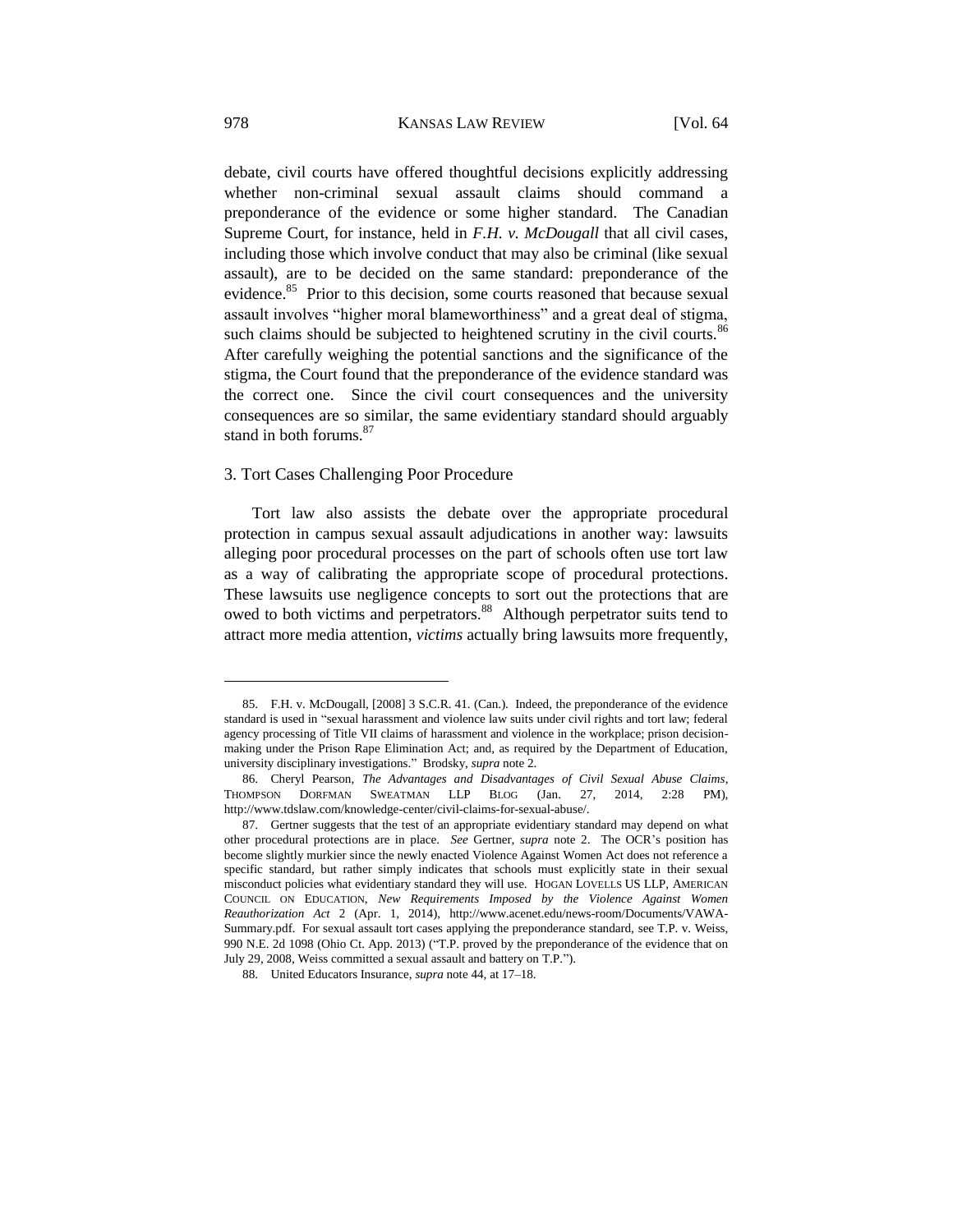and those suits end up being more expensive than perpetrator suits.<sup>89</sup> For example, one insurer estimated it spent \$17 million over two years "defending and resolving sexual assault claims," and 84 percent of that \$17 million (approximately \$14.3 million) was spent on victim-driven litigation.<sup>90</sup>

Negligence allegations figure prominently in these cases.<sup>91</sup> "Nearly half (40 percent) of victims" alleged that the institution negligently investigated their claim, or negligently trained employees handling sexual assault claims.<sup>92</sup> Negligence allegations were even more common in perpetrator lawsuits: 79% alleged negligence related to the university's adjudicative process.  $^{93}$  As with the aforementioned example of *Doe v*. *Regents of the University of California San Diego* in the cross-examination context, these suits use tort to establish appropriate investigatory and adjudicative procedures. Successful suits encourage schools to adopt procedures that are fair to all parties.

#### *C. Affirmative Consent*

The final issue that tort law helps to resolve is that of affirmative consent. Consent has been a volatile flashpoint in the Title IX versus criminal law debate, even more so since jurisdictions like California and New York have adopted legislation imposing affirmative consent standards for colleges and universities. $94$  Under these new standards, "only yes means" yes."<sup>95</sup>

<sup>89.</sup> *Id.* at 14.

<sup>90.</sup> *Id. See also* Nancy Chi Cantalupo, *Violating Student Victims' Rights is Expensive*, TIME (May 15, 2014), http://time.com/99697/campus-sexual-assault-nancy-chi-cantalupo/.

<sup>91.</sup> Other common causes of action include breach of contract, Title IX, and intentional infliction of emotional distress. UNITED EDUCATORS INSURANCE, *supra* note 44, at 17–18.

<sup>92.</sup> *Id.* at 16.

<sup>93.</sup> *Id.* at 18.

<sup>94.</sup> Jaclyn Friedman, *Adults Hate 'Yes Means Yes' Laws. The College Students I Meet Love Them*, WASHINGTON POST (Oct. 14, 2015), https://www.washingtonpost.com/posteverything/wp/2015/10/14/adults-hate-affirmative-consentlaws-the-college-students-i-meet-love-them/.

<sup>95.</sup> Corey Rayburn Yung argues that affirmative consent standards will not significantly change case outcomes, since the legal standard for consent seems to have little actual bearing on what jurors do; cases normally turn on credibility, not legal standards; and "drunken sex cases," which form a significant portion of campus sexual assault cases, are typically decided on incapacity grounds, not on affirmative consent. Corey Rayburn Yung, *California's College Rape Rule is Probably a Bad Idea (but not for the reasons the critics say)*, CONCURRING OPINIONS (Oct. 7, 2014), http://concurringopinions.com/archives/2014/10/californias-college-rape-rule-is-probably-a-badidea-but-not-for-the-reasons-the-critics-say.html. For an example of a controversial case that turned on incapacitation, not consent, *see* Peter Jacobs, *How 'Consensual' Sex Got a Freshman Kicked Out*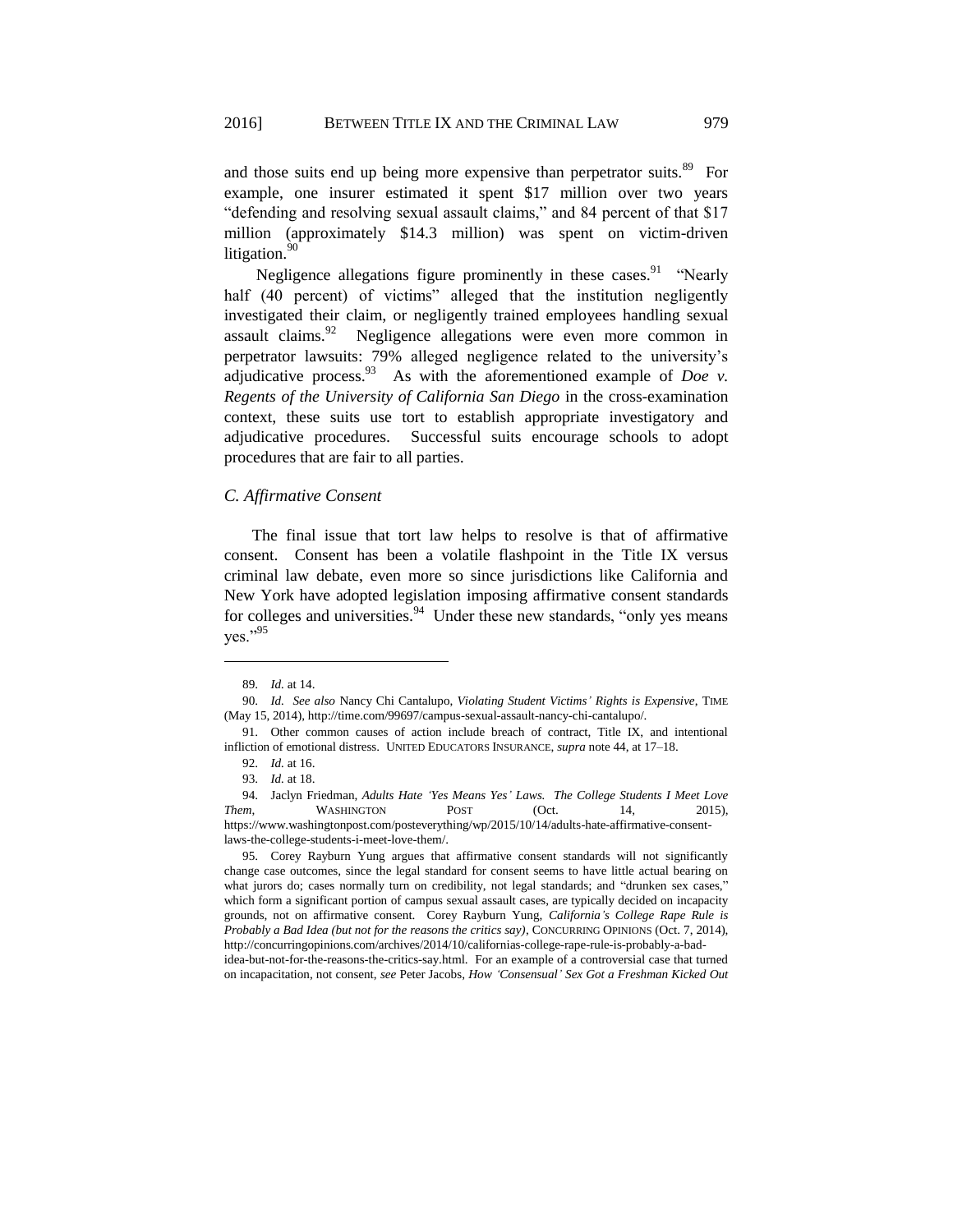#### 980 KANSAS LAW REVIEW [Vol. 64

Affirmative consent is a drastic departure from the criminal concept of consent to sexual activity. Thus far, the criminal law has arguably operated on a standard that is the exact opposite of affirmative consent: a standard of "*affirmative nonconsent*."<sup>96</sup> Under an affirmative non-consent standard, prosecutors can meet their burden of proving that there was no consent only by showing that the victim *affirmatively communicated the fact of nonconsent* to her assailant.  $97 \text{ In other words, to secure a conviction, a$ prosecutor "must prove *actual refusal*," through specific words like "no" or through physical resistance. $98$  Mere silence, or a void regarding consent, will not usually be the basis of a criminal conviction; the criminal law will normally understand such silence or passivity to constitute consent.<sup>99</sup>

The affirmative non-consent standard is based on "a legal presumption of female consent to sexual activity."<sup>100</sup> Affirmative *consent*, on the other hand, relies on a different default position: a presumption of non-consent. When affirmative *non-consent* is contrasted with the affirmative *consent* standard currently being promoted at colleges and universities, affirmative consent appears as such a drastic departure that critics argue it should not be entertained. But a different story appears when affirmative consent is considered in the context of the civil law. In civil law, the same presumption of non-consent that animates affirmative consent also animates much of tort law. Both operate on the principle that people have the right to be left alone. The presumption is particularly salient in the tort law of battery, an action premised on the right to be free from physical intrusions. Sexual assault claims are typically brought as battery actions.<sup>101</sup>

*of College and Started a Huge Debate*, BUSINESS INSIDER (Sept. 15, 2014, 1:45 PM), http://www.businessinsider.com/occidental-sexual-assault-2014-9.

<sup>96.</sup> Lani Anne Remick, Comment, *Read Her Lips: An Argument for a Verbal Consent Standard in Rape*, 141 U. PA. L. REV. 1103, 1110 (1993).

<sup>97.</sup> *Id.*

<sup>98.</sup> Dana Berliner, Note, *Rethinking the Reasonable Belief Defense to Rape*, 100 YALE L.J. 2687, 2689 (1991) (emphasis added).

<sup>99.</sup> *Id.*

<sup>100.</sup> Remick, *supra* note 94. This presumption need not be inherently offensive; "it can be viewed as merely effectuating the constitutional guarantee of a presumption of innocence and reflecting the fact that the majority of sexual interaction is consensual." *Id.*; *see also* Lawrence White, University Counsel, Georgetown University, *The Legal Parameters of Consent in Cases of Alleged Sexual Battery or 'Acquaintance Assault' and the Analytically Related Issue of Institutional*  Policies on Consensual Sexual Relationships, Presentation at the 16<sup>th</sup> Annual Law & Higher Education Conference (Feb. 12–14, 1995), http://www.stetson.edu/law/conferences/highered/archive/1995/The\_Legal\_Parameters\_of\_Consent. pdf.

<sup>101.</sup> Bublick, *supra* note 34, at 71. In addition to battery, common causes of action for sexual assault include intentional infliction of emotional distress, assault, outrage, false imprisonment, and invasion of privacy. *Id.*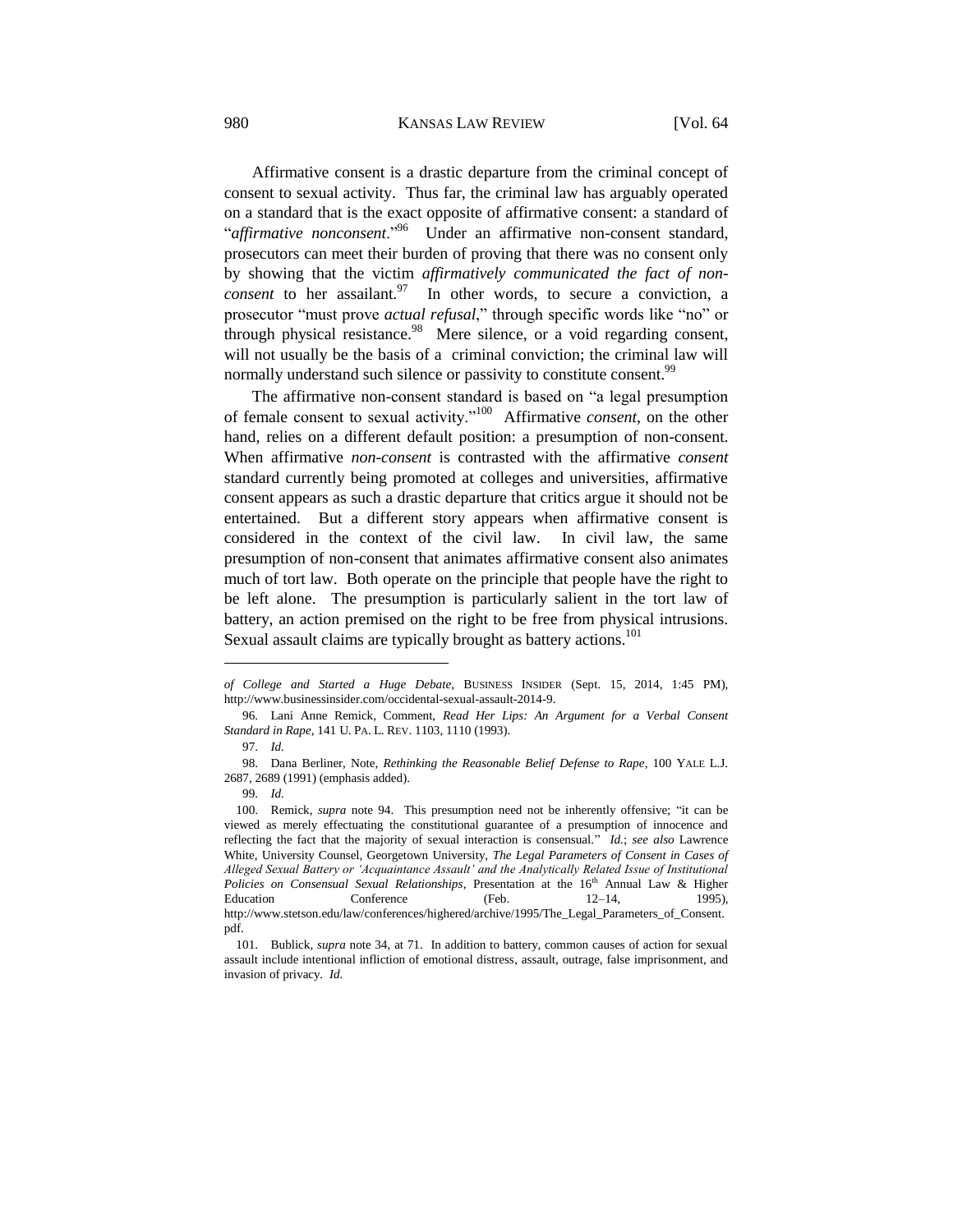Battery honors "the individual's unfettered choice to determine who touches his [or her] body" and "how her body will be treated by others."<sup>102</sup> Battery actions recognize that people are entitled to move about the world free from unwanted physical contact, and that the recognition of this right is fundamental to "core American values" of freedom, autonomy, and personal dignity.<sup>103</sup> Battery advances "a person's legal right not to suffer unwanted, intentional, and harmful or offensive physical contacts with his or her body."<sup>104</sup> These rights are especially important in the context of sexual contact, since "[t]he right to make decisions about sexual partners is central to" personal autonomy, self-actualization, and freedom.<sup>105</sup>

In fact, the presumption of non-consent to physical intrusions has led some courts to find that a lack of consent is not even part of a plaintiff's battery case; instead, consent is an affirmative defense which the defendant must raise and prove.<sup>106</sup> This is the current law in a handful of states, and is echoed abroad in countries like Canada and Australia as well.<sup>107</sup> The draft Restatement (Third) of Torts, though, takes the position that the plaintiff in a battery case does indeed have the "burden of persuasion" to "demonstrate that he or she did not actually consent to the contact."<sup>108</sup> However, even with the burden still on the party advancing the claim,. establishing a lack of consent in the civil context is subject to a lower bar than in the criminal courts. The de facto affirmative non-consent standard seen in the criminal law is not present in the tort law context. Instead, there is a more balanced consent standard. The plaintiff must establish that he or she did not consent, but not to the same affirmative non-consent standard as the criminal law.

<sup>102.</sup> Deana Pollard-Sacks, *Intentional Sex Torts*, 77 FORDHAM L. REV. 1051, 1073, 1077 n.125 (2008) (citing DAN DOBBS, THE LAW OF TORTS 54 (2000)).

<sup>103.</sup> *Id.* at 1073.

<sup>104.</sup> RESTATEMENT (THIRD) OF TORTS: INTENTIONAL TORTS TO PERSONS § 101 cmt. b (Discussion Draft, Apr. 3, 2014).

<sup>105.</sup> Elizabeth Adjin-Tettey, *Protecting the Dignity and Autonomy of Women: Rethinking the Place of Constructive Consent in the Tort of Sexual Battery*, 39 U.B.C. L. REV. 3, 20 (2006).

<sup>106.</sup> *See* Nancy J. Moore, *Intent and Consent in the Tort of Battery: Confusion and Controversy*, 61 AM. U. L. REV. 1587, 1592 (2012).

<sup>107.</sup> *Id.* at 1636. In Australia, consent is an affirmative defense to battery that the defendant, not the plaintiff, must prove. In the seminal case on this issue, the judge held that to "find otherwise would be to fail to adequately recognise individual autonomy and the right to have control over one's body." Tom Tian & Richard Sawyer, Comment, *Negligent Sexual Assault: Reform of the Criminal Law and a Tort Alternative*, 4 PUB. SPACE: J.L. & SOC. JUST. 105, 116 (2009).

<sup>108.</sup> RESTATEMENT, *supra* note 104 at § 101 cmt. i (Discussion Draft, Apr. 3, 2014). According to the Restatement, the following elements comprise battery: (1) "the actor intends to cause a contact with the person of the other;"  $(2)$  "the actor's conduct causes such a contact;"  $(3)$  "the contact (i) is offensive or (ii) causes bodily harm to the other;" and (4) "the other does not actually consent to the contact [or to the conduct that causes the contact]." *Id.* at § 101.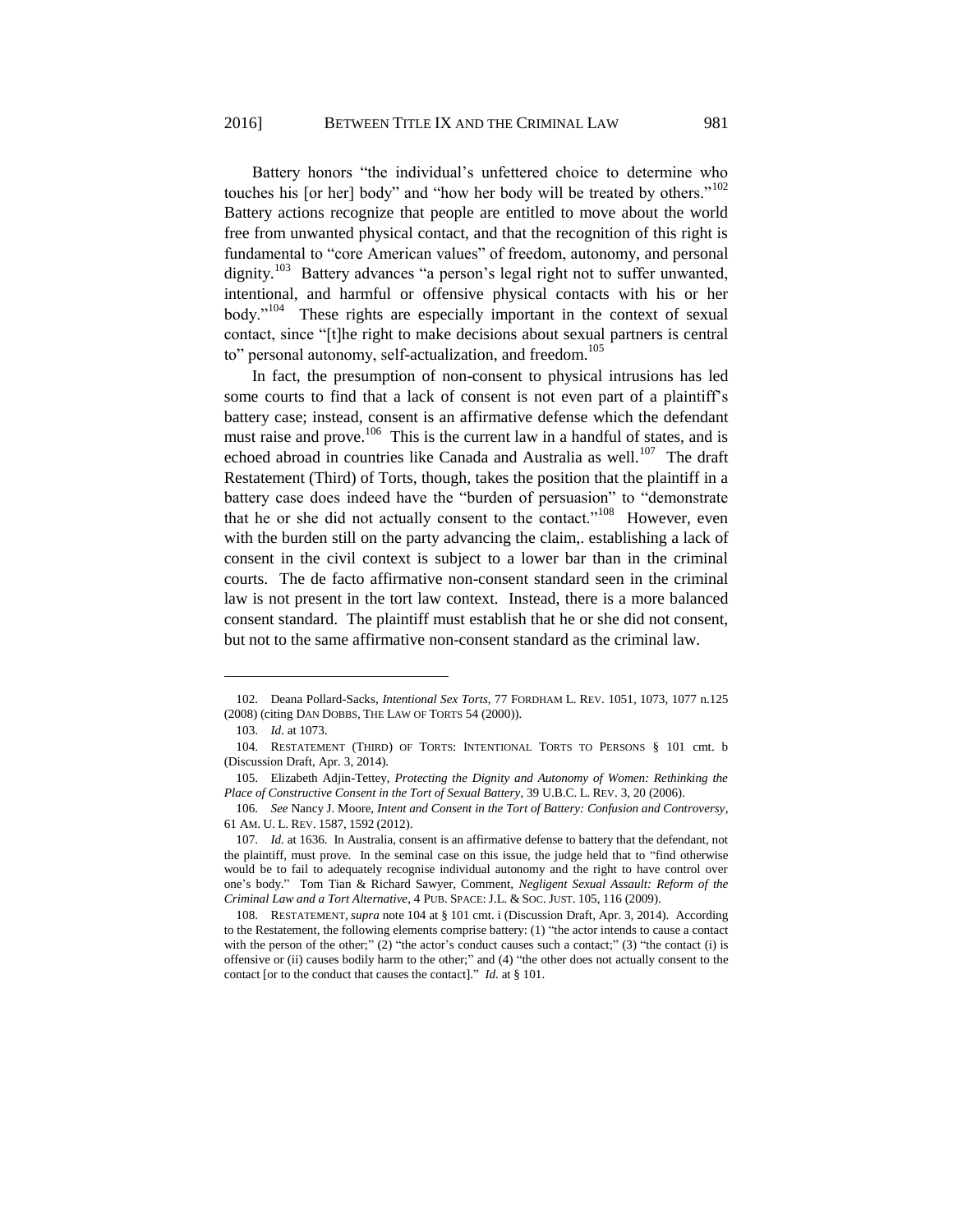In order to make sense of how the differing available consent standards operate in the campus sexual assault context, consider the following scenario:

Justin and Olivia are freshman. They attend the same history class, but know each other only in passing. Approximately one month into their first semester, they encounter each other at a party. Both are fairly intoxicated, but able to walk, talk, and generally function. They flirt and dance together for the rest of the evening. After party-hopping together into the wee hours of the morning, Justin invites Olivia to come to his apartment. She agrees. Once there, they begin kissing. Justin unzips Olivia's dress, and she agrees to its removal. They both get into his top bunk bed. Olivia is enjoying the kissing but is also quite tired. Justin asks Olivia if it is okay for their intimacies to advance. Olivia replies only that she is "not sure" they "know each other well enough." According to Justin's account, they then "discuss[] the matter briefly," and he "interprets[]" her remark to mean that she is concerned about his previous sexual history. He therefore offers to use a condom. She replies that he need not get up, and resumes kissing him. According to Olivia, she told him that she was unsure they knew each other well enough, and that she was not going to have sex with him because she had not had sex before and did not want to do it "on a whim." He kept stating that he had a condom somewhere else in the room. The two both agree that they subsequently had sexual relations. Justin claims it was with Olivia's "active assistance." Olivia claims that it was not, and that she made some limited attempt to push him off, but that she did not push vigorously as she was worried about falling out of the high bunk bed.

According to the affirmative non-consent standard of the criminal law, Justin would almost certainly not be convicted. The prosecution would be unable to prove beyond a reasonable doubt that there was no consent. However, according to the preponderance of the evidence standard of consent in the civil law, Justin could potentially be liable. The trier of fact could find that on these facts, it is more likely than not that there was no consent. Most university proceedings under Title IX that are not employing an affirmative consent standard would approach the issue in this way as well. Justin is similar to defendants who make a "sincere but unreasonable" mistake about consent.<sup>110</sup> In such instances, the plaintiff prevails.<sup>111</sup>

Finally, on an affirmative consent standard, Justin would likely be found

<sup>109.</sup> This is a brief version of the real-life scenario described in White, *supra* note 98, at 8–10.

<sup>110.</sup> Moore, *supra* note 104, at 1629.

<sup>111.</sup> *Id.*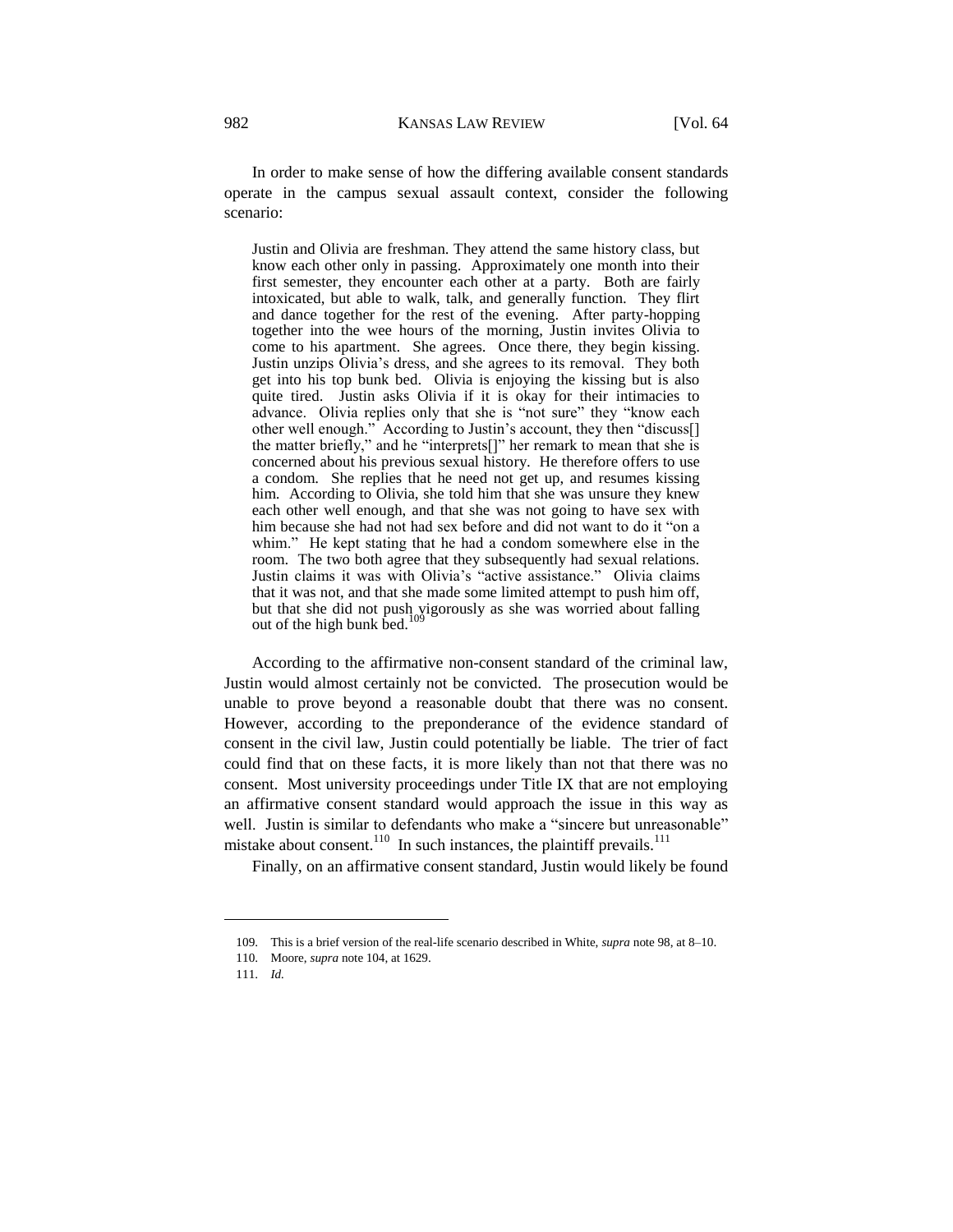responsible for sexual misconduct.<sup>112</sup> The key to affirmative consent is "*only* yes means yes;" ambiguous words and acts are not sufficient proof of consent. The affirmative consent standard removes the possibility of apparent consent from the legal equation. Instead of allowing ambiguity to signal consent, affirmative consent requires "explicit, unambiguous consent in fact."<sup>113</sup> Once the plaintiff has produced evidence of a lack of consent, to escape liability the defendant must show that there was an affirmative yes to the impugned activity.<sup>114</sup> Here, there was no affirmative yes present, so Justin would likely be found responsible. Indeed, the trier of fact in the scenario upon which this example is based held Justin to an affirmative consent standard and found, in a written decision addressed to him, that:

An objective person in your situation would have been confused by the incongruence between the words which [Olivia] spoke and the messages her body was sending. Given that state of confusion, it was incumbent upon you to stop and talk about what [Olivia] actually wanted. Knowing of her hesitation, *the burden was on you to get an*  explicit yes. You failed to do so and therefore engaged in intentional, nonconsensual sexually explicit touching. . . .

# Further:

 $\overline{a}$ 

You were persistent and overly aggressive in your attempts to verbally convince [Olivia] to have sex with you. You made assumptions about what [Olivia] wanted based on what you viewed as "shows of affection" on her part. I find that you misread these cues and engaged in sexual behavior to which [Olivia] had not given an explicit "yes."

Viewed with the criminal standard as the reference point, the leap to the affirmative consent standard used in the above decision seems extreme. However, if instead, affirmative consent is measured against the civil standard, it appears as only a slight departure, and becomes a

116. *Id.*

<sup>112.</sup> *See* Dan M. Kahan, *Culture, Cognition, and Consent: Who Perceives What, and Why, in Acquaintance Rape Cases*, 158 U. PENN. L. REV. 729, 732–35 (2010) (arguing that the legal standard of consent that jurors are asked to use has remarkably little bearing on how they judge a case; cultural norms govern instead).

<sup>113.</sup> White, *supra* note 98, at 7.

<sup>114.</sup> Some scholars argue that affirmative consent standards inexcusably function to switch the burden of proof onto the defendant. Gruber, *supra* note 33, at 260; *see also* Lave, *supra* note 68. *But see* Corey Rayburn Yung, *Affirmative Consent and Burden Shifting*, CONCURRING OPINIONS (Sept. 3, 2015), http://concurringopinions.com/archives/2015/09/affirmative-consent-and-burdenswitching.html (arguing that any appearance of burden shifting is due to a conflation of mens rea and actus reus requirements, such that the wrong functions like strict liability).

<sup>115.</sup> White, *supra* note 98, at 10.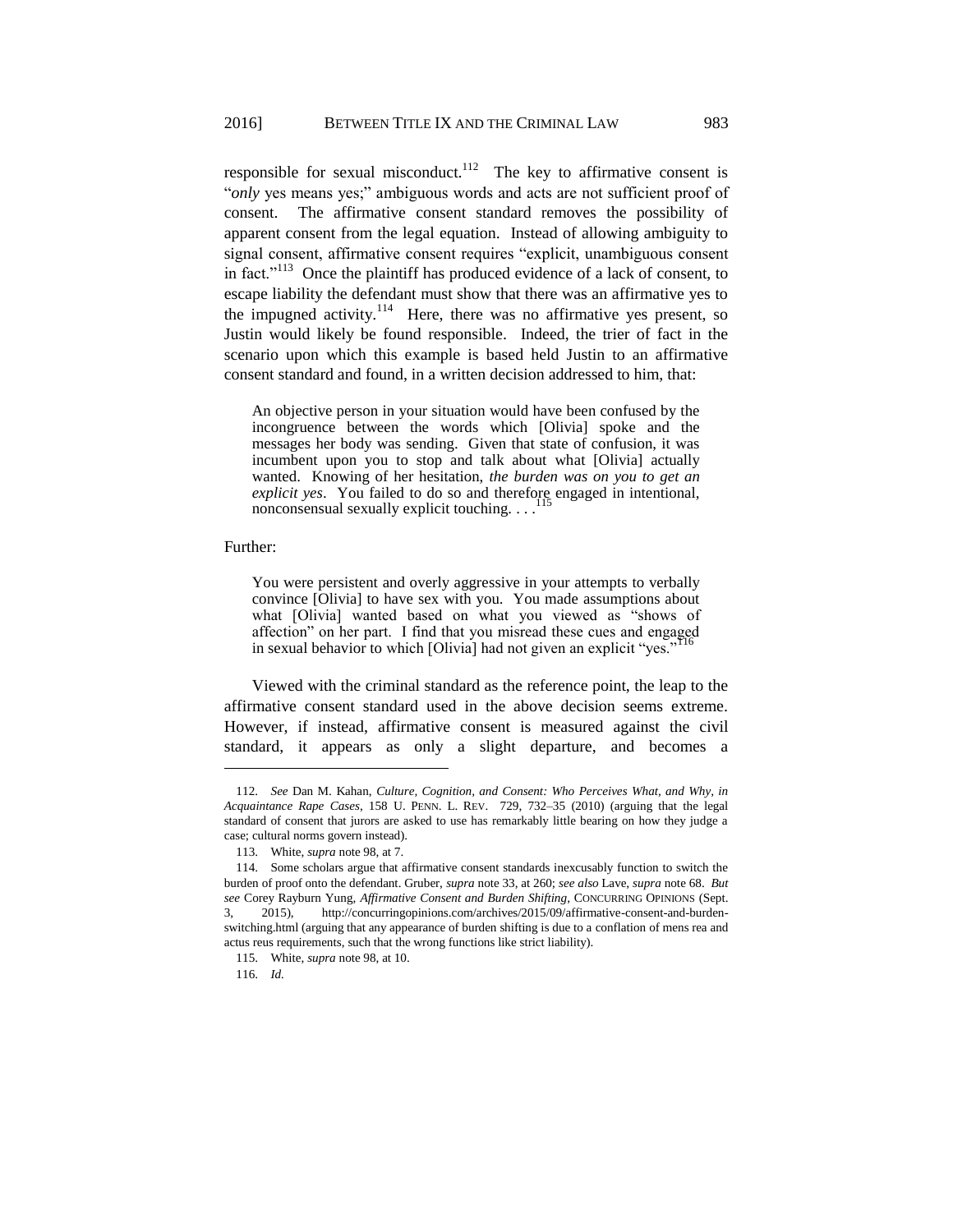"comprehensible extension of consent theory in tort law."<sup>117</sup> "Nonconsensual sexual contact constitutes a serious violation of personal autonomy" and "the inherent and enduring nature of harm from sexual abuse supports the view that those who decide to engage in sexual activities with others without seeking their affirmative consent do so at their own risk."<sup>118</sup> The affirmative consent standard exemplifies this. $119$ 

Indeed, a standard similar to affirmative consent is already present in tort law battery cases, in the context of medical negligence.<sup>120</sup> Specifically, the kind of consent required for these claims is of a kind with affirmative consent standards. Consider Stephen J. Schulhofer's parable of surgery:

A hospitalized athlete, suffering from chronic knee problems, consults a surgeon, who recommends an operation. The athlete is not sure. If the operation is successful, he will enjoy a long, fulfilling career with his team. But there are imponderables. The operation carries a risk of a burdensome infection that can be hard to cure. The procedure may not produce the expected benefits. In any event, it is sure to be stressful in the short run. The athlete hesitates. There are clear advantages, clear disadvantages, and lots of uncertainties. What to do? Maybe he should postpone this big step for a while, see how things go without it. The surgeon is encouraging: 'Try it. You'll like it.' Still the athlete is unsure.

Now our surgeon becomes impatient. He has spent a lot of time with this case. The athlete's hesitation is becoming tiresome and annoying. So the surgeon signals an anesthesiologist to ready the drugs that will flow through an intravenous tube already in place. One last time the surgeon (a sensitive, modern male) reminds the athlete, 'You don't have to go ahead with this. If you really want me to stop, just say so.' But the athlete, his brain clouded with doubts, fears, hopes, and uncertainties, says nothing. So the surgeon starts the anesthesia and just does it.

In this surgery scenario, we would all agree that there was no consent.

<sup>117.</sup> *Id.* at 7–8.

<sup>118.</sup> Adjin-Tettey, *supra* note 103, at 20.

<sup>119.</sup> This is not to say that the affirmative consent standard is entirely unproblematic. *See* Lisa Gottell, *Rethinking Affirmative Consent in Canadian Sexual Assault Law: Neoliberal Sexual Subjects and Risky Women*, 41 AKRON L. REV. 865, 882 (2009) (discussing how affirmative consent configures the ideal neoliberal subject and can lead to injustice for "risky" women).

<sup>120.</sup> "[C]ourts usually treat lack of informed consent to medical treatment as governed by the tort of negligence, not by the intentional tort of battery." Kenneth W. Simons, *Consent and Assumption of Risk in Tort and Criminal Law*, *in* UNRAVELLING TORT AND CRIME 330, 333–34 (Matthew Dyson ed., 2014).

<sup>121.</sup> Stephen J. Schulhofer, *Taking Sexual Autonomy Seriously: Rape Law and Beyond*, 11 L. & PHIL. 35, 74 (1992).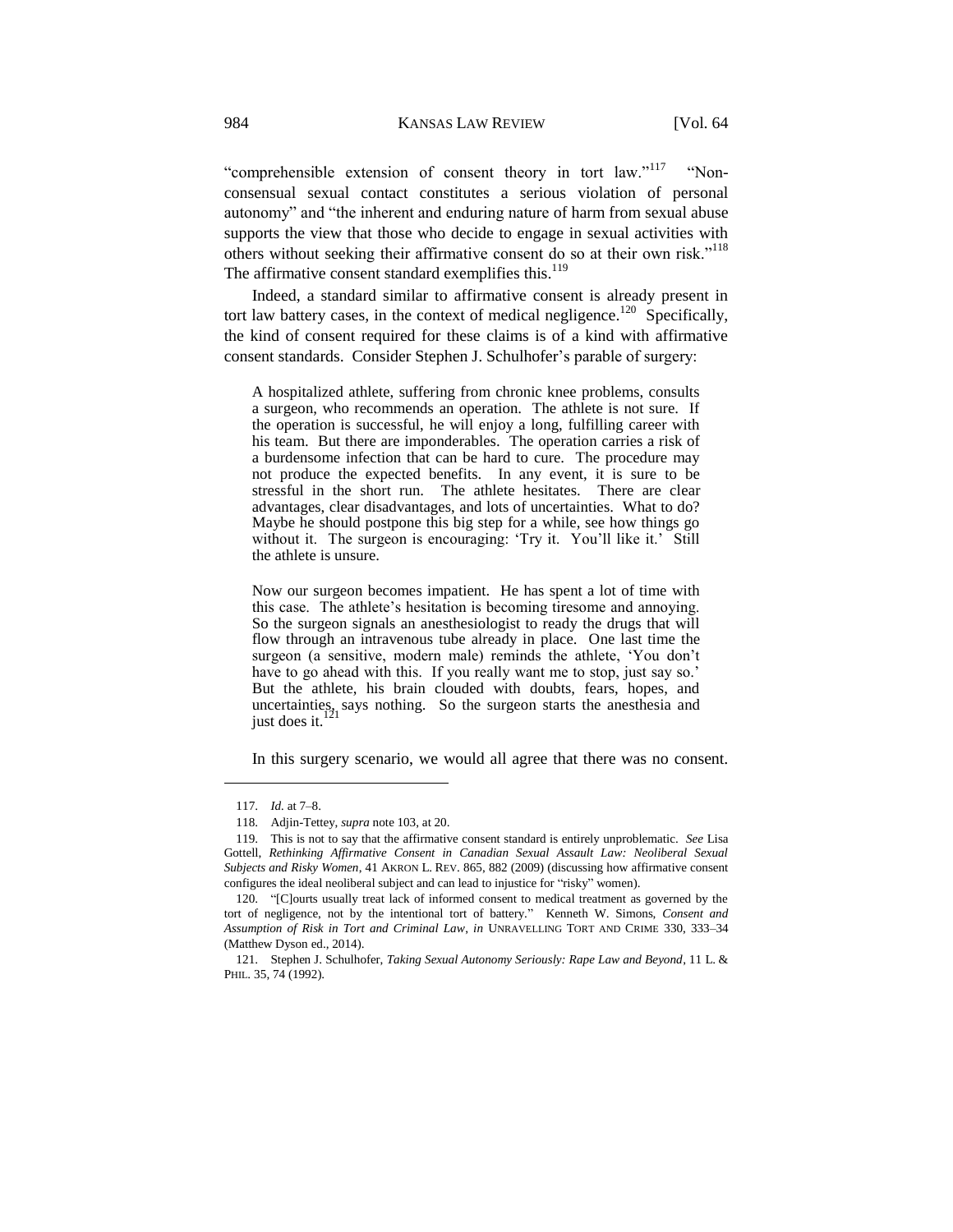An argument to the contrary, that there was consent because "[t]he athlete was not compelled to submit. Nobody forced him . . . [s]urely his silence proves that he was not unwilling. If he really objected, all he had to do was say so!" is entirely unpersuasive in this example.<sup>122</sup> This is because we intuitively see the surgeon's actions (in proceeding even though the patient never made as a conscious choice) as violating the athlete's autonomy.<sup>123</sup> In the surgical context, we firmly believe that affirmative resistance or nonconsent is an inappropriate standard; nor can mere silence suffice.<sup>124</sup> In the surgical context, consent cannot mean anything less than "unambiguous, positive permission" or "an affirmative, crystallized expression of willingness."<sup>125</sup>

Arguably, "the same conceptions of autonomy and non-consent" are equally applicable to sexual acts.<sup>126</sup> The mental state of the patient in the surgery scenario and that described by many women in the sexual assault context are similar. Author Susan Dominus eloquently describes the experience of some women regarding consent in the sexual assault context: "in the moment, they froze, and language eluded them altogether: They said nothing. Because [words like no] are inherently confrontational, they can require a degree of strength that someone who is feeling pressured or confused or is just losing her nerve or changing her mind might not have."<sup>127</sup> Further, like medical battery, a sexual intrusion is also a significant harm, and for such intrusions, "actual permission" or a "crystallized attitude of positive willingness" should be required.<sup>128</sup> While there are, of course, many respects in which surgery is not like sexual activity, $129$  the underlying interests in battery actions in both contexts are alike. Both protect the integrity of the body from physical invasion, and both are premised on an individual's inviolate right to determine who can make physical contact with his or her body, and the parameters of such contact.

#### IV. CONCLUSION

The conversation surrounding campus sexual assault has devolved into

<sup>122.</sup> *Id.*

<sup>123.</sup> *Id.* at 75.

<sup>124.</sup> *Id.*

<sup>125.</sup> *Id.*

<sup>126.</sup> *Id.*

<sup>127.</sup> Susan Dominus, *Getting to No*, N.Y. Times Magazine, Dec. 11, 2014, at MM21.

<sup>128.</sup> Schulhofer, *supra* note 119, at 76.

<sup>129.</sup> *Id.* at 74.